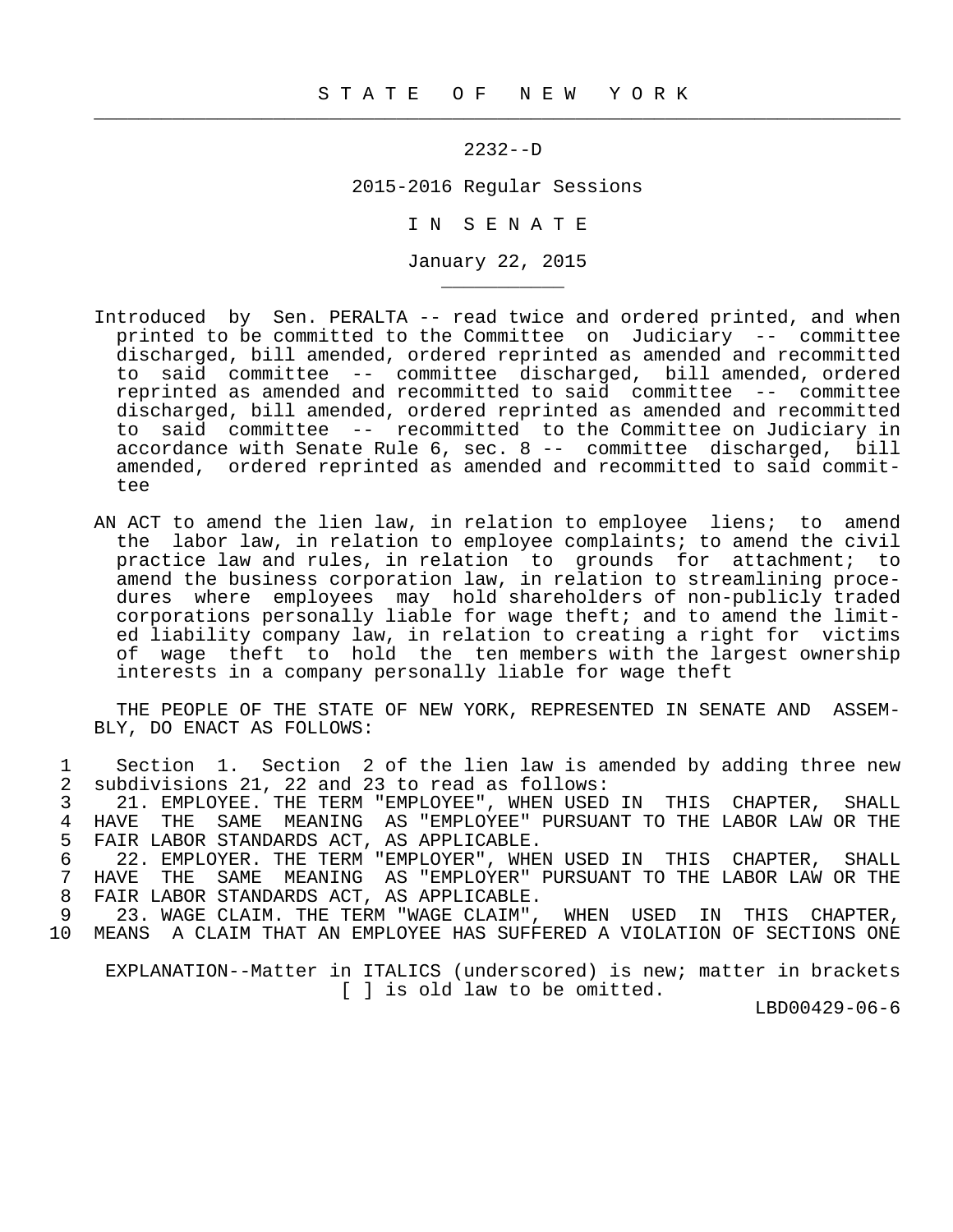1 HUNDRED SEVENTY, ONE HUNDRED NINETY-ONE, ONE HUNDRED NINETY-THREE, ONE<br>2 HUNDRED NINETY-SIX-D. SIX HUNDRED FIFTY-TWO OR SIX HUNDRED SEVENTY-THREE 2 HUNDRED NINETY-SIX-D, SIX HUNDRED FIFTY-TWO OR SIX HUNDRED SEVENTY-THREE OF THE LABOR LAW OR THE RELATED REGULATIONS AND WAGE ORDERS PROMULGATED 4 BY THE COMMISSIONER, A CLAIM FOR WAGES DUE TO AN EMPLOYEE PURSUANT TO AN 5 EMPLOYMENT CONTRACT THAT WERE UNPAID IN VIOLATION OF THAT CONTRACT, OR A<br>6 CLAIM THAT AN EMPLOYEE HAS SUFFERED A VIOLATION OF 29 U.S.C. S 206. 6 CLAIM THAT AN EMPLOYEE HAS SUFFERED A VIOLATION OF 29 U.S.C. S 206.<br>7 S 2. Section 3 of the lien law, as amended by chapter 137 of the

7 S 2. Section 3 of the lien law, as amended by chapter 137 of the laws<br>8 of 1985, is amended to read as follows: 8 of 1985, is amended to read as follows:<br>9 S 3. Mechanic's lien AND EMPLOYEE'S

9 S 3. Mechanic's lien AND EMPLOYEE'S LIEN on [real] property. 1.<br>10 MECHANIC'S LIEN. A contractor, subcontractor, laborer, materialman, 10 MECHANIC'S LIEN. A contractor, subcontractor, laborer, materialman,<br>11 landscape gardener, nurseryman or person or corporation selling fruit or 11 landscape gardener, nurseryman or person or corporation selling fruit or 12 ornamental trees, roses, shrubbery, vines and small fruits, who performs<br>13 labor or furnishes materials for the improvement of real property with 13 labor or furnishes materials for the improvement of real property with<br>14 the consent or at the request of the owner thereof, or of his agent, the consent or at the request of the owner thereof, or of his agent, 15 contractor or subcontractor, and any trust fund to which benefits and 16 wage supplements are due or payable for the benefit of such laborers,<br>17 shall have a lien for the principal and interest, of the value, or the 17 shall have a lien for the principal and interest, of the value, or the<br>18 agreed price, of such labor, including benefits and wage supplements due 18 agreed price, of such labor, including benefits and wage supplements due<br>19 or payable for the benefit of any laborer, or materials upon the real 19 or payable for the benefit of any laborer, or materials upon the real<br>20 property improved or to be improved and upon such improvement, from the 20 property improved or to be improved and upon such improvement, from the<br>21 time of filing a notice of such lien as prescribed in this chapter. 21 time of filing a notice of such lien as prescribed in this chapter.<br>22 Where the contract for an improvement is made with a husband or wife and 22 Where the contract for an improvement is made with a husband or wife and<br>23 the property belongs to the other or both, the husband or wife contractthe property belongs to the other or both, the husband or wife contract-24 ing shall also be presumed to be the agent of the other, unless such<br>25 other having knowledge of the improvement shall, within ten days after other having knowledge of the improvement shall, within ten days after 26 learning of the contract give the contractor written notice of his or<br>27 her refusal to consent to the improvement. Within the meaning of the 27 her refusal to consent to the improvement. Within the meaning of the 28 provisions of this chapter, materials actually manufactured for but not 29 delivered to the real property, shall also be deemed to be materials<br>30 furnished.

30 furnished.<br>31 2. EMPLO 31 2. EMPLOYEE'S LIEN. AN EMPLOYEE WHO HAS A WAGE CLAIM AS THAT TERM IS<br>32 DEFINED IN SUBDIVISION TWENTY-THREE OF SECTION TWO OF THIS CHAPTER SHALL 32 DEFINED IN SUBDIVISION TWENTY-THREE OF SECTION TWO OF THIS CHAPTER SHALL<br>33 HAVE A LIEN ON HIS OR HER EMPLOYER'S INTEREST IN PROPERTY FOR THE VALUE 33 HAVE A LIEN ON HIS OR HER EMPLOYER'S INTEREST IN PROPERTY FOR THE VALUE<br>34 OF THE WAGE CLAIM ARISING OUT OF THE EMPLOYMENT, FROM THE TIME OF FILING 34 OF THE WAGE CLAIM ARISING OUT OF THE EMPLOYMENT, FROM THE TIME OF FILING<br>35 A NOTICE OF SUCH LIEN AS PRESCRIBED IN THIS CHAPTER. AN EMPLOYEE'S LIEN 35 A NOTICE OF SUCH LIEN AS PRESCRIBED IN THIS CHAPTER. AN EMPLOYEE'S LIEN<br>36 BASED ON A WAGE CLAIM MAY BE HAD AGAINST THE EMPLOYER'S INTEREST IN REAL BASED ON A WAGE CLAIM MAY BE HAD AGAINST THE EMPLOYER'S INTEREST IN REAL 37 PROPERTY AND AGAINST THE EMPLOYER'S INTEREST IN PERSONAL PROPERTY THAT 38 CAN BE SUFFICIENTLY DESCRIBED WITHIN THE MEANING OF SECTION 9-108 OF THE 39 UNIFORM COMMERCIAL CODE, EXCEPT THAT AN EMPLOYEE'S LIEN SHALL NOT EXTEND<br>40 TO ACCOUNTS OR GOODS AS THOSE TERMS ARE DEFINED IN SECTION 9-102 OF THE 40 TO ACCOUNTS OR GOODS AS THOSE TERMS ARE DEFINED IN SECTION 9-102 OF THE 41 UNIFORM COMMERCIAL CODE. 41 UNIFORM COMMERCIAL CODE.<br>42 3. AS USED IN THIS

42 3. AS USED IN THIS ARTICLE AND UNLESS OTHERWISE SPECIFIED, A LIEN<br>43 SHALL MEAN AN EMPLOYEE'S LIEN OR A MECHANIC'S LIEN. 43 SHALL MEAN AN EMPLOYEE'S LIEN OR A MECHANIC'S LIEN.<br>44 S 3. Subdivisions 1 and 2 of section 4 of the lie

44 S 3. Subdivisions 1 and 2 of section 4 of the lien law, subdivision 1<br>45 as amended by chapter 515 of the laws of 1929 and subdivision 2 as added as amended by chapter 515 of the laws of 1929 and subdivision 2 as added 46 by chapter 704 of the laws of 1985, are amended to read as follows:

47 (1) [Such] A MECHANIC'S OR EMPLOYEE'S lien AND EMPLOYEE'S LIEN AGAINST<br>48 REAL PROPERTY shall extend to the owner's right, title or interest in 48 REAL PROPERTY shall extend to the owner's right, title or interest in<br>49 the real property and improvements, existing at the time of filing the 49 the real property and improvements, existing at the time of filing the<br>50 notice of lien, or thereafter acquired, except as hereinafter in this 50 notice of lien, or thereafter acquired, except as hereinafter in this<br>51 article provided. If an owner assigns his interest in such real property article provided. If an owner assigns his interest in such real property 52 by a general assignment for the benefit of creditors, within thirty days 53 prior to such filing, the lien shall extend to the interest thus 54 assigned. If any part of the real property subjected to such lien be 55 removed by the owner or by any other person, at any time before the 56 discharge thereof, such removal shall not affect the rights of the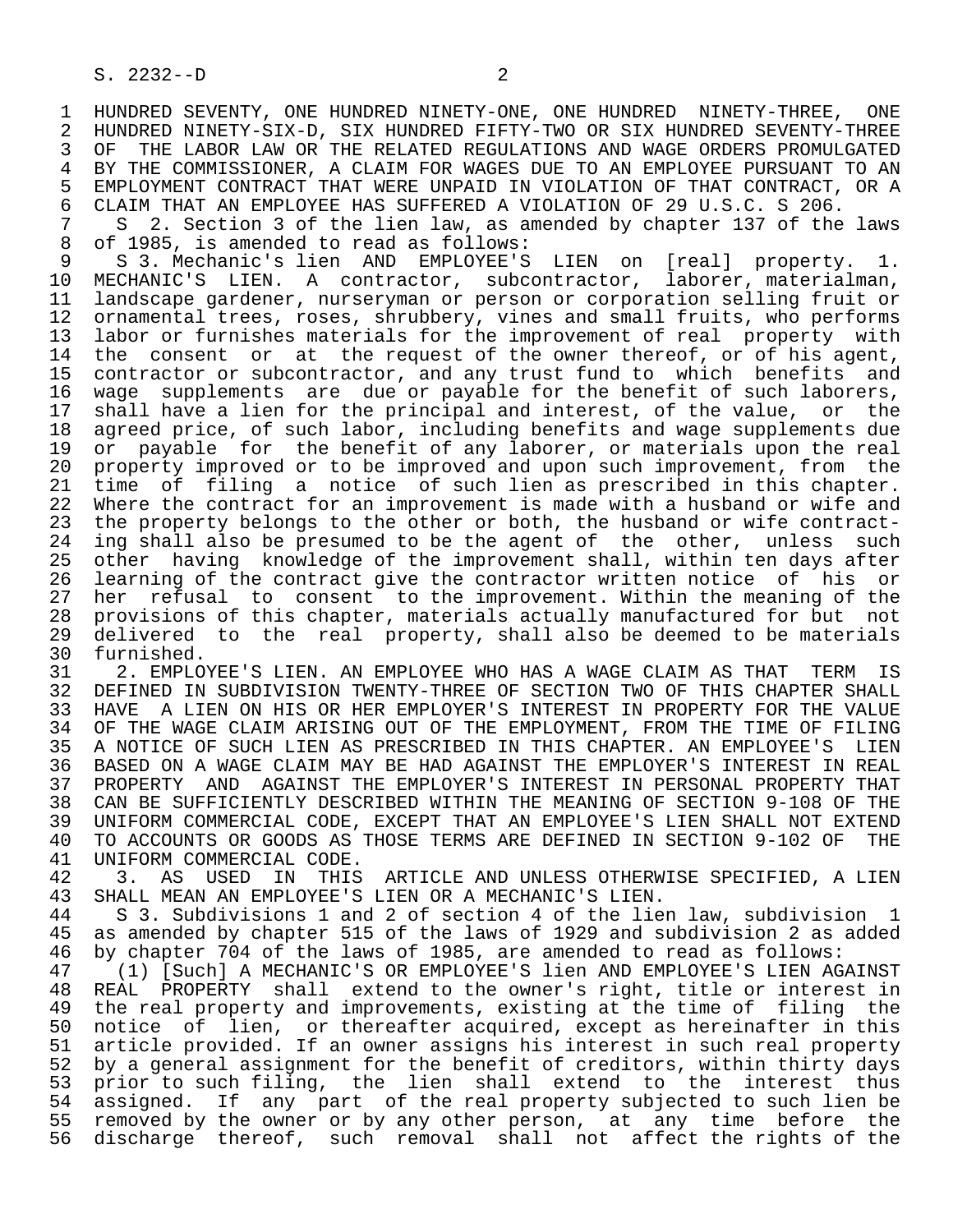1 lienor, either in respect to the remaining real property, or the part so<br>2 removed. If labor is performed for, or materials furnished to, a 2 removed. If labor is performed for, or materials furnished to, a<br>3 contractor or subcontractor for an improvement, the MECHANIC'S lien 3 contractor or subcontractor for an improvement, the MECHANIC'S lien<br>4 shall not be for a sum greater than the sum earned and unpaid on the 4 shall not be for a sum greater than the sum earned and unpaid on the<br>5 contract at the time of filing the notice of lien, and any sum subse- 5 contract at the time of filing the notice of lien, and any sum subse- 6 quently earned thereon. In no case shall the owner be liable to pay by 7 reason of all MECHANIC'S liens created pursuant to this article a sum<br>8 greater than the value or agreed price of the labor and materials 8 greater than the value or agreed price of the labor and materials<br>9 remaining unpaid, at the time of filing notices of such liens, except as 9 remaining unpaid, at the time of filing notices of such liens, except as<br>10 hereinafter provided. 10 hereinafter provided.<br>11 (2) [Such] A MECHAN

11 (2) [Such] A MECHANIC'S OR EMPLOYEE'S lien shall not extend to the<br>12 owner's right, title or interest in real property and improvements, 12 owner's right, title or interest in real property and improvements, 13 existing at the time of filing the notice of lien if such lien arises 14 from the failure of a lessee of the right to explore, develop or produce 15 natural gas or oil, to pay for, compensate or render value for improve- 16 ments made with the consent or at the request of such lessee by a 17 contractor, subcontractor, materialman, equipment operator or owner, 18 landscaper, nurseryman, or person or corporation who performs labor or<br>19 furnishes materials for the exploration, development, or production of 19 furnishes materials for the exploration, development, or production of<br>20 oil or natural gas or otherwise improves such leased property. Such 20 oil or natural gas or otherwise improves such leased property. Such<br>21 MECHANIC'S OR EMPLOYEE'S lien shall extend to the improvements made for 21 MECHANIC'S OR EMPLOYEE'S lien shall extend to the improvements made for<br>22 the exploration, development and production of oil and natural gas, and 22 the exploration, development and production of oil and natural gas, and<br>23 the working interest held by a lessee of the right to explore, develop 23 the working interest held by a lessee of the right to explore, develop  $24$  or produce oil and natural gas. 24 or produce oil and natural gas.<br>25 S 4. The opening paragraph of

 25 S 4. The opening paragraph of section 4-a of the lien law, as amended 26 by chapter 696 of the laws of 1959, is amended to read as follows:

27 The proceeds of any insurance which by the terms of the policy are<br>28 payable to the owner of real property improved, and actually received or 28 payable to the owner of real property improved, and actually received or<br>29 to be received by him because of the destruction or removal by fire or 29 to be received by him because of the destruction or removal by fire or<br>20 other casualty of an improvement on which lienors have performed labor 30 other casualty of an improvement on which lienors have performed labor<br>31 or services or for which they have furnished materials. OR UPON WHICH AN 31 or services or for which they have furnished materials, OR UPON WHICH AN<br>32 EMPLOYEE HAS ESTABLISHED AN EMPLOYEE'S LIEN, shall after the owner has 32 EMPLOYEE HAS ESTABLISHED AN EMPLOYEE'S LIEN, shall after the owner has<br>33 been reimbursed therefrom for premiums paid by him, if any, for such 33 been reimbursed therefrom for premiums paid by him, if any, for such<br>34 insurance, be subject to liens provided by this act to the same extent 34 insurance, be subject to liens provided by this act to the same extent<br>35 and in the same order of priority as the real property would have been 35 and in the same order of priority as the real property would have been<br>36 had such improvement not been so destroyed or removed. had such improvement not been so destroyed or removed.

 37 S 5. Subdivisions 1, 2 and 5 of section 9 of the lien law, as amended 38 by chapter 515 of the laws of 1929, are amended to read as follows:<br>39 1. The name OF THE LIENOR, and EITHER THE residence of the lien

39 1. The name OF THE LIENOR, and EITHER THE residence of the lienor OR<br>40 THE NAME AND BUSINESS ADDRESS OF THE LIENOR'S ATTORNEY, IF ANY; and if 40 THE NAME AND BUSINESS ADDRESS OF THE LIENOR'S ATTORNEY, IF ANY;<br>41 the lienor is a partnership or a corporation, the business ade 41 the lienor is a partnership or a corporation, the business address of<br>42 such firm, or corporation, the names of partners and principal place of 42 such firm, or corporation, the names of partners and principal place of<br>43 business, and if a foreign corporation, its principal place of business 43 business, and if a foreign corporation, its principal place of business<br>44 within the state. 44 within the state.<br>45 2. The name of

45 2. The name of the owner of the [real] property against whose interest<br>46 therein a lien is claimed, and the interest of the owner as far as known 46 therein a lien is claimed, and the interest of the owner as far as known<br>47 to the lienor. 47 to the lienor.<br>48 5. The amoun

 48 5. The amount unpaid to the lienor for such labor or materials, OR THE 49 AMOUNT OF THE WAGE CLAIM IF A WAGE CLAIM IS THE BASIS FOR ESTABLISHMENT<br>50 OF THE LIEN. 50 OF THE LIEN.<br>51 S 6. Subd

51 S 6. Subdivision 1 of section 10 of the lien law, as amended by chap-<br>52 ter 367 of the laws of 2011, is amended to read as follows: 52 ter 367 of the laws of 2011, is amended to read as follows:<br>53 1. (A) Notice of MECHANIC'S lien may be filed at any time

53 1. (A) Notice of MECHANIC'S lien may be filed at any time during the<br>54 progress of the work and the furnishing of the materials, or, within 54 progress of the work and the furnishing of the materials, or, within<br>55 eight months after the completion of the contract, or the final perform-55 eight months after the completion of the contract, or the final perform-<br>56 ance of the work, or the final furnishing of the materials, dating from ance of the work, or the final furnishing of the materials, dating from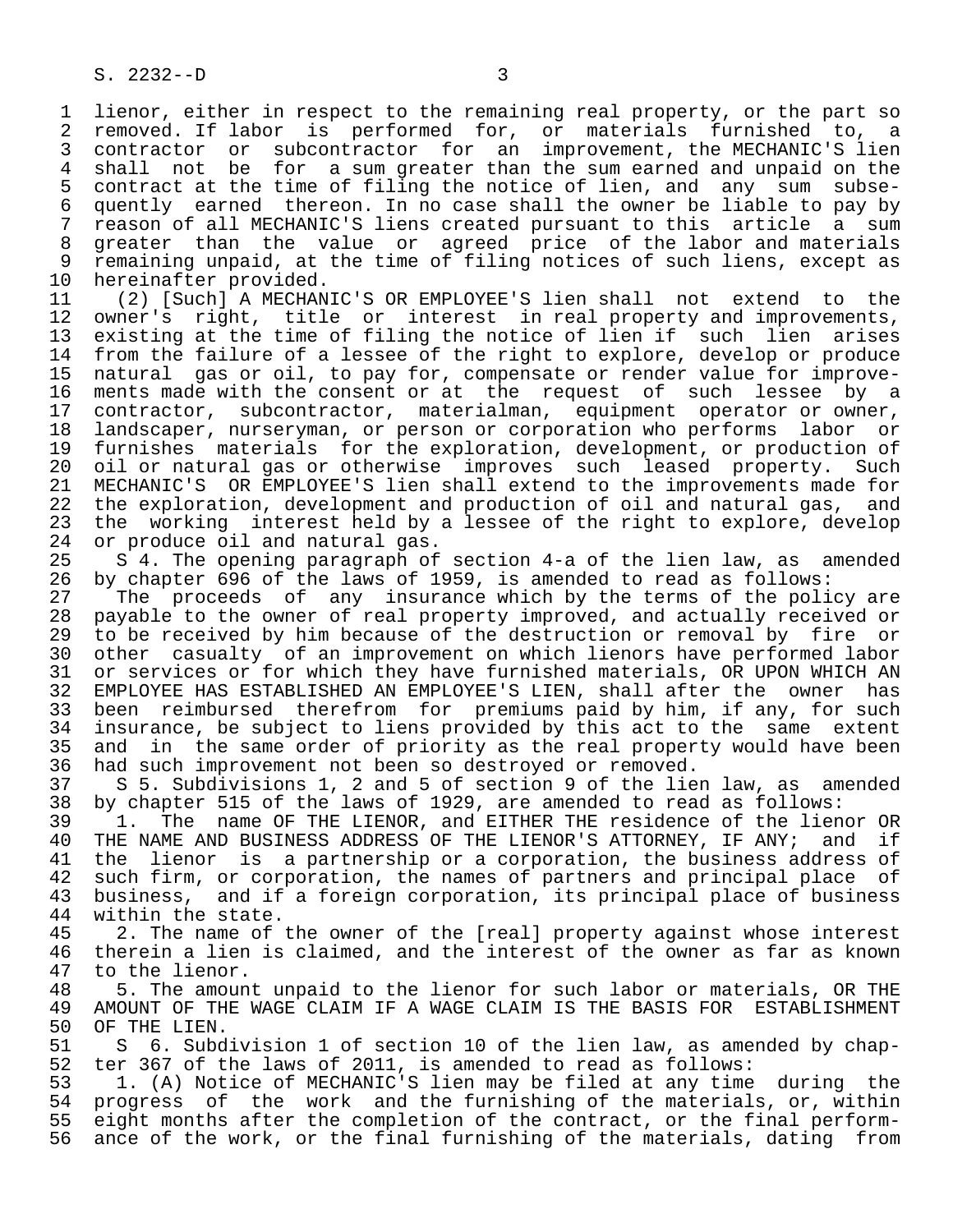1 the last item of work performed or materials furnished; provided, howev-<br>2 er, that where the improvement is related to real property improved or 2 er, that where the improvement is related to real property improved or<br>3 to be improved with a single family dwelling, the notice of MECHANIC'S 3 to be improved with a single family dwelling, the notice of MECHANIC'S<br>4 lien may be filed at any time during the progress of the work and the 4 lien may be filed at any time during the progress of the work and the<br>5 furnishing of the materials, or, within four months after the completion 5 furnishing of the materials, or, within four months after the completion<br>6 of the contract, or the final performance of the work, or the final 6 of the contract, or the final performance of the work, or the final<br>7 furnishing of the materials, dating from the last item of work performed 7 furnishing of the materials, dating from the last item of work performed<br>8 or materials furnished; and provided further where the notice of MECHAN-8 or materials furnished; and provided further where the notice of MECHAN-<br>9 IC'S lien is for retainage, the notice of MECHANIC'S lien may be filed 9 IC'S lien is for retainage, the notice of MECHANIC'S lien may be filed<br>10 within ninety days after the date the retainage was due to be released; 10 within ninety days after the date the retainage was due to be released;<br>11 except that in the case of a MECHANIC'S lien by a real estate broker, 11 except that in the case of a MECHANIC'S lien by a real estate broker,<br>12 the notice of MECHANIC'S lien may be filed only after the performance of 12 the notice of MECHANIC'S lien may be filed only after the performance of<br>13 the brokerage services and execution of lease by both lessor and lessee 13 the brokerage services and execution of lease by both lessor and lessee<br>14 and only if a copy of the alleged written agreement of employment or and only if a copy of the alleged written agreement of employment or 15 compensation is annexed to the notice of lien, provided that where the<br>16 payment pursuant to the written agreement of employment or compensation 16 payment pursuant to the written agreement of employment or compensation<br>17 is to be made in installments, then a notice of lien may be filed within 17 is to be made in installments, then a notice of lien may be filed within<br>18 eight months after the final payment is due, but in no event later than 18 eight months after the final payment is due, but in no event later than<br>19 a date five years after the first payment was made. For purposes of this 19 a date five years after the first payment was made. For purposes of this<br>20 section, the term "single family dwelling" shall not include a dwelling 20 section, the term "single family dwelling" shall not include a dwelling<br>21 unit which is a part of a subdivision that has been filed with a munici-21 unit which is a part of a subdivision that has been filed with a munici-<br>22 pality in which the subdivision is located when at the time the lien is 22 pality in which the subdivision is located when at the time the lien is<br>23 filed, such property in the subdivision is owned by the developer for filed, such property in the subdivision is owned by the developer for 24 purposes other than his personal residence. For purposes of this<br>25 section, "developer" shall mean and include any private individual, section, "developer" shall mean and include any private individual,

26 partnership, trust or corporation which improves two or more parcels of<br>27 real property with single family dwellings pursuant to a common scheme 27 real property with single family dwellings pursuant to a common scheme<br>28 or plan. [The] 28 or plan. [The]<br>29 (B) NOTICE O

29 THE MOTICE OF EMPLOYEE'S LIEN MAY BE FILED AT ANY TIME NOT LATER THAN 20 SIX YEARS FOLLOWING THE END OF THE EMPLOYMENT GIVING RISE TO THE WAGE 30 SIX YEARS FOLLOWING THE END OF THE EMPLOYMENT GIVING RISE TO THE WAGE 31 CLAIM. 31 CLAIM.<br>32 (C)

32 (C) A notice of lien, OTHER THAN FOR A LIEN ON PERSONAL PROPERTY, must<br>33 be filed in the clerk's office of the county where the property is situ-33 be filed in the clerk's office of the county where the property is situ-<br>34 ated. If such property is situated in two or more counties, the notice 34 ated. If such property is situated in two or more counties, the notice<br>35 of lien shall be filed in the office of the clerk of each of such coun-35 of lien shall be filed in the office of the clerk of each of such coun-<br>36 ties. The county clerk of each county shall provide and keep a book to ties. The county clerk of each county shall provide and keep a book to 37 be called the "lien docket," which shall be suitably ruled in columns<br>38 headed "owners," "lienors," "lienor's attorney," "property," "amount," 38 headed "owners," "lienors," "lienor's attorney," "property," "amount,"<br>39 "time of filing," "proceedings had," in each of which he shall enter the 39 "time of filing," "proceedings had," in each of which he shall enter the 40 particulars of the notice, properly belonging therein. The date, hour<br>41 and minute of the filing of each notice of lien shall be entered in the 41 and minute of the filing of each notice of lien shall be entered in the<br>42 proper column. Except where the county clerk maintains a block index, 42 proper column. Except where the county clerk maintains a block index,<br>43 the names of the owners shall be arranged in such book in alphabetical 43 the names of the owners shall be arranged in such book in alphabetical<br>44 order. The validity of the lien and the right to file a notice thereof 44 order. The validity of the lien and the right to file a notice thereof<br>45 shall not be affected by the death of the owner before notice of the shall not be affected by the death of the owner before notice of the 46 lien is filed. A NOTICE OF EMPLOYEE'S LIEN ON PERSONAL PROPERTY MUST BE<br>47 FILED. TOGETHER WITH A FINANCING STATEMENT. IN THE FILING OFFICE AS SET 47 FILED, TOGETHER WITH A FINANCING STATEMENT, IN THE FILING OFFICE AS SET<br>48 FORTH IN SECTION 9-501 OF THE UNIFORM COMMERCIAL CODE. 48 FORTH IN SECTION 9-501 OF THE UNIFORM COMMERCIAL CODE.<br>49 S 7. Section 11 of the lien law, as amended by chapt

49 S 7. Section 11 of the lien law, as amended by chapter 147 of the laws<br>50 of 1996, is amended to read as follows: 50 of 1996, is amended to read as follows:<br>51 S 11. Service of copy of notice of li

51 S 11. Service of copy of notice of lien. 1. Within five days before<br>52 or thirty days after filing the notice of A MECHANIC'S lien, the lienor 52 or thirty days after filing the notice of A MECHANIC'S lien, the lienor<br>53 shall serve a copy of such notice upon the owner, if a natural person, 53 shall serve a copy of such notice upon the owner, if a natural person,<br>54 (a) by delivering the same to him personally, or if the owner cannot be 54 (a) by delivering the same to him personally, or if the owner cannot be<br>55 found, to his agent or attorney, or (b) by leaving it at his last known 55 found, to his agent or attorney, or (b) by leaving it at his last known<br>56 place of residence in the city or town in which the real property or place of residence in the city or town in which the real property or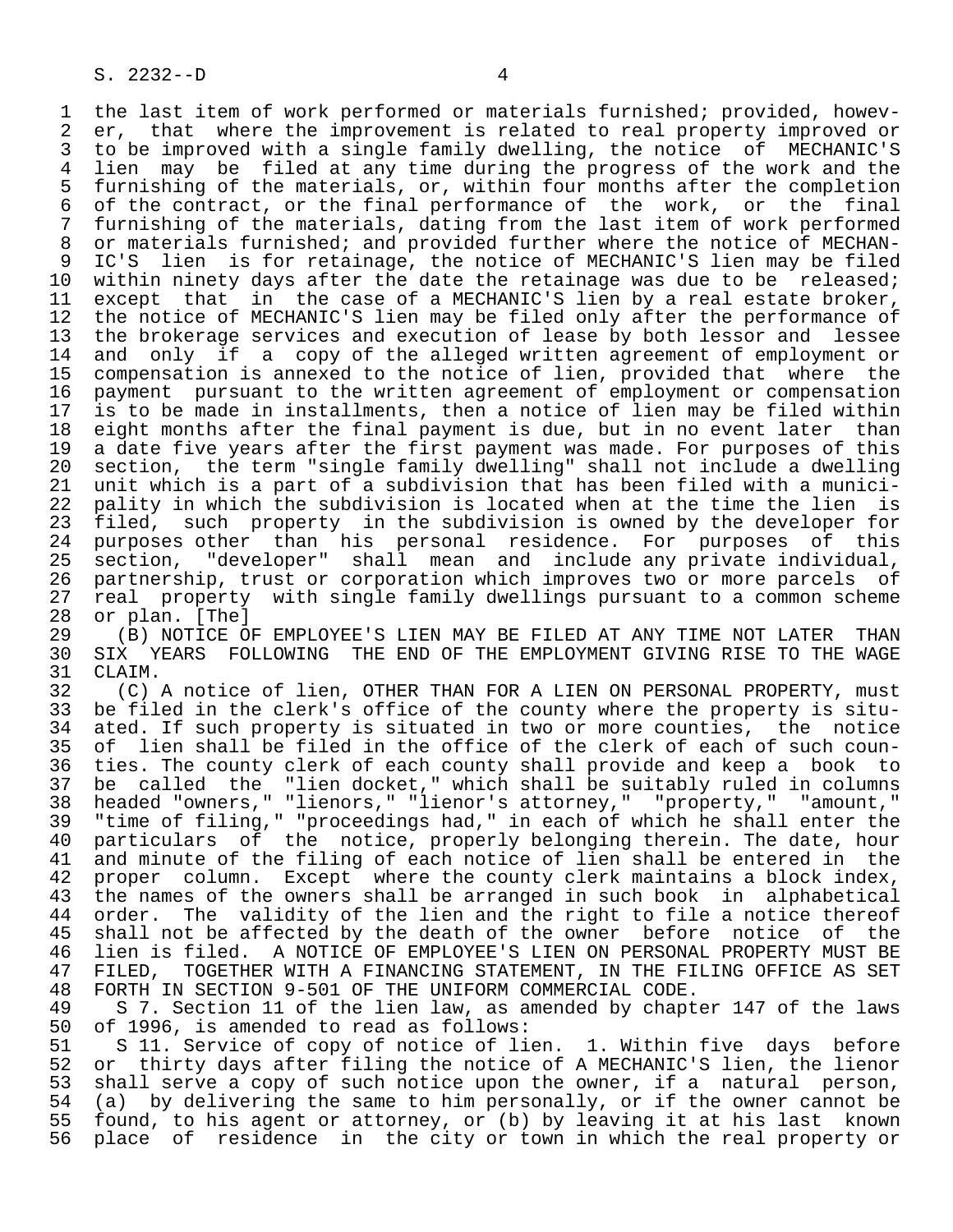1 some part thereof is situated, with a person of suitable age and 2 discretion, or (c) by registered or certified mail addressed to his last 3 known place of residence, or (d) if such owner has no such residence in 4 such city or town, or cannot be found, and he has no agent or attorney,<br>5 by affixing a copy thereof conspicuously on such property, between the 5 by affixing a copy thereof conspicuously on such property, between the<br>6 hours of nine o'clock in the forenoon and four o'clock in the afternoon; 6 hours of nine o'clock in the forenoon and four o'clock in the afternoon;<br>7 if the owner be a corporation, said service shall be made (i) by delivif the owner be a corporation, said service shall be made (i) by deliv- 8 ering such copy to and leaving the same with the president, vice-presi- 9 dent, secretary or clerk to the corporation, the cashier, treasurer or a<br>10 director or managing agent thereof, personally, within the state, or 10 director or managing agent thereof, personally, within the state, or<br>11 (ii) if such officer cannot be found within the state by affixing a copy 11 (ii) if such officer cannot be found within the state by affixing a copy<br>12 thereof conspicuously on such property between the hours of nine o'clock 12 thereof conspicuously on such property between the hours of nine o'clock<br>13 in the forenoon and four o'clock in the afternoon, or (iii) by regis-13 in the forenoon and four o'clock in the afternoon, or (iii) by regis-<br>14 tered or certified mail addressed to its last known place of business. tered or certified mail addressed to its last known place of business. 15 Failure to file proof of such a service with the county clerk within 16 thirty-five days after the notice of lien is filed shall terminate the<br>17 notice as a lien. Until service of the notice has been made, as above 17 notice as a lien. Until service of the notice has been made, as above<br>18 provided, an owner, without knowledge of the lien, shall be protected in 18 provided, an owner, without knowledge of the lien, shall be protected in<br>19 any payment made in good faith to any contractor or other person claim-19 any payment made in good faith to any contractor or other person claim-<br>20 ing a lien.

20 ing a lien.<br>21 2. WITHIN 21 2. WITHIN FIVE DAYS BEFORE OR THIRTY DAYS AFTER FILING THE NOTICE OF<br>22 AN EMPLOYEE'S LIEN, THE LIENOR SHALL SERVE A COPY OF SUCH NOTICE UPON 22 AN EMPLOYEE'S LIEN, THE LIENOR SHALL SERVE A COPY OF SUCH NOTICE UPON<br>23 THE EMPLOYER, IF A NATURAL PERSON, (A) BY DELIVERING THE SAME TO HIM THE EMPLOYER, IF A NATURAL PERSON, (A) BY DELIVERING THE SAME TO HIM 24 PERSONALLY, OR IF THE EMPLOYER CANNOT BE FOUND, TO HIS AGENT OR ATTOR-<br>25 NEY, OR (B) BY LEAVING IT AS HIS LAST KNOWN PLACE OF RESIDENCE OR BUSI- 25 NEY, OR (B) BY LEAVING IT AS HIS LAST KNOWN PLACE OF RESIDENCE OR BUSI- 26 NESS, WITH A PERSON OF SUITABLE AGE AND DISCRETION, OR (C) BY REGISTERED 27 OR CERTIFIED MAIL ADDRESSED TO HIS LAST\_KNOWN\_PLACE\_OF\_RESIDENCE\_OR<br>28 BUSINESS, OR (D) IF\_SUCH\_EMPLOYER\_OWNS\_REAL\_PROPERTY, BY\_AFFIXING\_A\_COPY 28 BUSINESS, OR (D) IF SUCH EMPLOYER OWNS REAL PROPERTY, BY AFFIXING A COPY<br>29 THEREOF CONSPICUOUSLY ON SUCH PROPERTY, BETWEEN THE HOURS OF NINE 29 THEREOF CONSPICUOUSLY ON SUCH PROPERTY, BETWEEN THE HOURS OF NINE<br>30 O'CLOCK IN THE FORENOON AND FOUR O'CLOCK IN THE AFTERNOON. THE LIENOR 30 O'CLOCK IN THE FORENOON AND FOUR O'CLOCK IN THE AFTERNOON. THE LIENOR<br>31 ALSO SHALL, WITHIN THIRTY DAYS AFTER FILING THE NOTICE OF EMPLOYEE'S 31 ALSO SHALL, WITHIN THIRTY DAYS AFTER FILING THE NOTICE OF EMPLOYEE'S<br>32 LIEN, AFFIX A COPY THEREOF CONSPICUOUSLY ON THE REAL PROPERTY IDENTIFIED 32 LIEN, AFFIX A COPY THEREOF CONSPICUOUSLY ON THE REAL PROPERTY IDENTIFIED<br>33 IN THE NOTICE OF EMPLOYEE'S LIEN, BETWEEN THE HOURS OF NINE O'CLOCK IN 33 IN THE NOTICE OF EMPLOYEE'S LIEN, BETWEEN THE HOURS OF NINE O'CLOCK IN<br>34 THE FORENOON AND FOUR O'CLOCK IN THE AFTERNOON. IF THE EMPLOYER BE A 34 THE FORENOON AND FOUR O'CLOCK IN THE AFTERNOON. IF THE EMPLOYER BE A<br>35 CORPORATION, SAID SERVICE SHALL BE MADE (I) BY DELIVERING SUCH COPY TO CORPORATION, SAID SERVICE SHALL BE MADE (I) BY DELIVERING SUCH COPY TO<br>AND LEAVING THE SAME WITH THE PRESIDENT, VICE-PRESIDENT, SECRETARY OR 36 AND LEAVING THE SAME WITH THE PRESIDENT, VICE-PRESIDENT, SECRETARY 37 CLERK TO THE CORPORATION, THE CASHIER, TREASURER OR A DIRECTOR OR MANAG-<br>38 ING AGENT THEREOF, PERSONALLY, WITHIN THE STATE, OR (II) IF SUCH OFFICER 38 ING AGENT THEREOF, PERSONALLY, WITHIN THE STATE, OR (II) IF SUCH OFFICER<br>39 CANNOT BE FOUND WITHIN THE STATE BY AFFIXING A COPY THEREOF CONSPICUOUS-39 CANNOT BE FOUND WITHIN THE STATE BY AFFIXING A COPY THEREOF CONSPICUOUS-<br>40 LY ON SUCH PROPERTY BETWEEN THE HOURS OF NINE O'CLOCK IN THE FORENOON LY ON SUCH PROPERTY BETWEEN THE HOURS OF NINE O'CLOCK IN THE FORENOON 41 AND FOUR O'CLOCK IN THE AFTERNOON, OR (III) BY REGISTERED OR CERTIFIED<br>42 MAIL ADDRESSED TO ITS LAST KNOWN PLACE OF BUSINESS, OR (IV) BY DELIVERY 42 MAIL ADDRESSED TO ITS LAST KNOWN PLACE OF BUSINESS, OR (IV) BY DELIVERY<br>43 TO THE SECRETARY OF THE DEPARTMENT OF STATE IN THE SAME MANNER AS 43 TO THE SECRETARY OF THE DEPARTMENT OF STATE IN THE SAME MANNER AS<br>44 REQUIRED BY PARAGRAPH ONE OF SUBDIVISION (B) OF SECTION THREE HUNDRED 44 REQUIRED BY PARAGRAPH ONE OF SUBDIVISION (B) OF SECTION THREE HUNDRED<br>45 SIX OF THE BUSINESS CORPORATION LAW. FAILURE TO FILE PROOF OF SUCH A SIX OF THE BUSINESS CORPORATION LAW. FAILURE TO FILE PROOF OF SUCH A 46 SERVICE WITH THE COUNTY CLERK WITHIN THIRTY-FIVE DAYS AFTER THE NOTICE<br>47 OF LIEN IS FILED SHALL TERMINATE THE NOTICE AS A LIEN. UNTIL SERVICE OF OF LIEN IS FILED SHALL TERMINATE THE NOTICE AS A LIEN. UNTIL SERVICE OF 48 THE NOTICE HAS BEEN MADE, AS ABOVE PROVIDED, AN OWNER, WITHOUT KNOWLEDGE<br>49 OF THE LIEN, SHALL BE PROTECTED IN ANY PAYMENT MADE IN GOOD FAITH TO ANY 49 OF THE LIEN, SHALL BE PROTECTED IN ANY PAYMENT MADE IN GOOD FAITH TO ANY 1500 OTHER PERSON CLAIMING A LIEN.

50 OTHER PERSON CLAIMING A LIEN.<br>51 S 8. Section 11-b of the 51 S 8. Section 11-b of the lien law, as amended by chapter 147 of the<br>52 laws of 1996, is amended to read as follows: 52 laws of 1996, is amended to read as follows:<br>53 S 11-b. Copy of notice of MECHANIC'S lien

53 S 11-b. Copy of notice of MECHANIC'S lien to a contractor or subcon-<br>54 tractor. Within five days before or thirty days after filing a notice 54 tractor. Within five days before or thirty days after filing a notice<br>55 of MECHANIC'S lien in accordance with section ten of this chapter or the 55 of MECHANIC'S lien in accordance with section ten of this chapter or the<br>56 filing of an amendment of notice of MECHANIC'S lien in accordance with 56 filing of an amendment of notice of MECHANIC'S lien in accordance with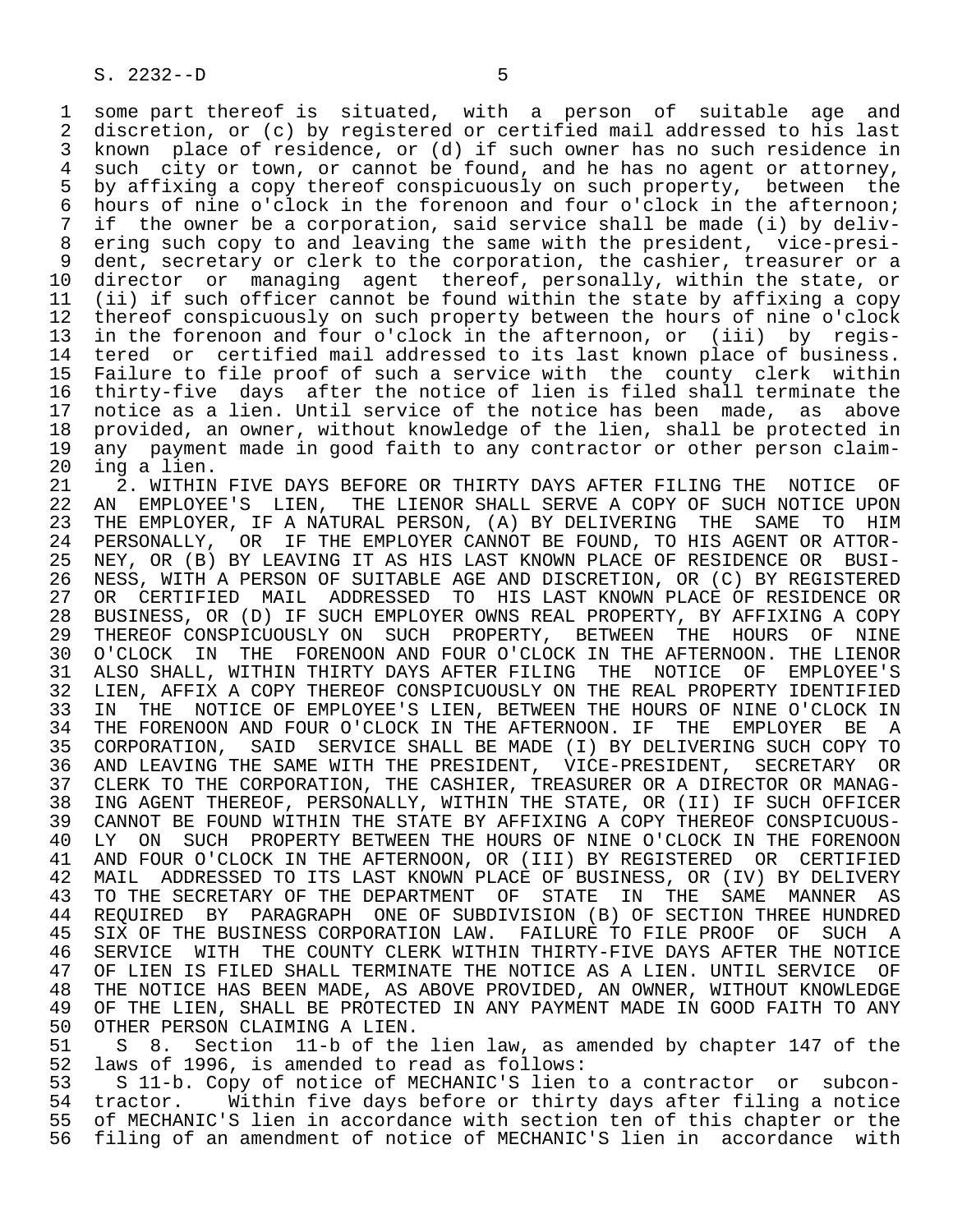1 section twelve-a of this [chapter] ARTICLE the lienor shall serve a copy<br>2 of such notice or amendment by certified mail on the contractor, subcon-2 of such notice or amendment by certified mail on the contractor, subcon-<br>3 tractor, assignee or legal representative for whom he was employed or to 3 tractor, assignee or legal representative for whom he was employed or to<br>4 whom he furnished materials or if the lienor is a contractor or subcon- 4 whom he furnished materials or if the lienor is a contractor or subcon- 5 tractor to the person, firm or corporation with whom the contract was<br>6 made. A lienor having a direct contractual relationship with a subcon- 6 made. A lienor having a direct contractual relationship with a subcon- 7 tractor or a sub-subcontractor but not with a contractor shall also 8 serve a copy of such notice or amendment by certified mail to the<br>9 contractor. Failure to file proof of such a service with the county 9 contractor. Failure to file proof of such a service with the county<br>10 clerk within thirty-five days after the notice of lien is filed shall 10 clerk within thirty-five days after the notice of lien is filed shall<br>11 terminate the notice as a lien. Any lienor, or a person acting on behalf 11 terminate the notice as a lien. Any lienor, or a person acting on behalf<br>12 of a lienor, who fails to serve a copy of the notice of MECHANIC'S lien 12 of a lienor, who fails to serve a copy of the notice of MECHANIC'S lien<br>13 as required by this section shall be liable for reasonable attorney's 13 as required by this section shall be liable for reasonable attorney's<br>14 fees, costs and expenses, as determined by the court, incurred in fees, costs and expenses, as determined by the court, incurred in

15 obtaining such copy.<br>16 S 9. Subdivision 16 S 9. Subdivision 1 of section 12-a of the lien law, as amended by<br>17 chapter 1048 of the laws of 1971, is amended to read as follows: 17 chapter 1048 of the laws of 1971, is amended to read as follows:<br>18 1. Within sixty days after the original filing, a lienor may a

18 1. Within sixty days after the original filing, a lienor may amend his<br>19 lien upon twenty days notice to existing lienors, mortgagees and the 19 lien upon twenty days notice to existing lienors, mortgagees and the<br>20 owner, provided that no action or proceeding to enforce or cancel the 20 owner, provided that no action or proceeding to enforce or cancel the<br>21 mechanics' lien OR EMPLOYEE'S LIEN has been brought in the interim, 21 mechanics' lien OR EMPLOYEE'S LIEN has been brought in the<br>22 where the purpose of the amendment is to reduce the amount of t 22 where the purpose of the amendment is to reduce the amount of the lien,<br>23 except the question of wilful exaggeration shall survive such amendment. 23 except the question of wilful exaggeration shall survive such amendment.<br>24 S 10. Subdivision 1 of section 13 of the lien law, as amended by chap-24 S 10. Subdivision 1 of section 13 of the lien law, as amended by chap-<br>25 ter 878 of the laws of 1947, is amended to read as follows: ter 878 of the laws of 1947, is amended to read as follows:

26 (1) [A] AN EMPLOYEE'S LIEN, OR A lien for materials furnished or labor<br>27 performed in the improvement of real property, shall have priority over 27 performed in the improvement of real property, shall have priority over<br>28 a conveyance, mortgage, judgment or other claim against such property 28 a conveyance, mortgage, judgment or other claim against such property<br>29 not recorded, docketed or filed at the time of the filing of the notice 29 not recorded, docketed or filed at the time of the filing of the notice<br>20 of such lien, except as hereinafter in this chapter provided; over 30 of such lien, except as hereinafter in this chapter provided; over<br>31 advances made upon any mortgage or other encumbrance thereon after such 31 advances made upon any mortgage or other encumbrance thereon after such<br>32 filing, except as hereinafter in this article provided; and over the 32 filing, except as hereinafter in this article provided; and over the<br>33 claim of a creditor who has not furnished materials or performed labor 33 claim of a creditor who has not furnished materials or performed labor<br>34 upon such property, if such property has been assigned by the owner by a 34 upon such property, if such property has been assigned by the owner by a<br>35 general assignment for the benefit of creditors, within thirty days 35 general assignment for the benefit of creditors, within thirty days<br>36 before the filing of either of such notices; and also over an attachment before the filing of either of such notices; and also over an attachment 37 hereafter issued or a money judgment hereafter recovered upon a claim,<br>38 which, in whole or in part, was not for materials furnished, labor 38 which, in whole or in part, was not for materials furnished, labor<br>39 performed or moneys advanced for the improvement of such real property; 39 performed or moneys advanced for the improvement of such real property;<br>40 and over any claim or lien acquired in any proceedings upon such judg-40 and over any claim or lien acquired in any proceedings upon such judg-<br>41 ment. Such liens shall also have priority over advances made upon a 41 ment. Such liens shall also have priority over advances made upon a<br>42 contract by an owner for an improvement of real property which contains 42 contract by an owner for an improvement of real property which contains<br>43 an option to the contractor, his successor or assigns to purchase the 43 an option to the contractor, his successor or assigns to purchase the<br>44 property, if such advances were made after the time when the labor began 44 property, if such advances were made after the time when the labor began<br>45 or the first item of material was furnished, as stated in the notice of or the first item of material was furnished, as stated in the notice of 46 lien. If several buildings are demolished, erected, altered or repaired,<br>47 or several pieces or parcels of real property are improved, under one 47 or several pieces or parcels of real property are improved, under one<br>48 contract, and there are conflicting liens thereon, each lienor shall 48 contract, and there are conflicting liens thereon, each lienor shall<br>49 have priority upon the particular part of the real property or upon the 49 have priority upon the particular part of the real property or upon the<br>50 particular building or premises where his labor is performed or his 50 particular building or premises where his labor is performed or his<br>51 materials are used. Persons shall have no priority on account of the 51 materials are used. Persons shall have no priority on account of the<br>52 time of filing their respective notices of liens, but all liens shall be 52 time of filing their respective notices of liens, but all liens shall be<br>53 on a parity except as hereinafter in section fifty-six of this chapter 53 on a parity except as hereinafter in section fifty-six of this chapter<br>54 provided; and except that in all cases laborers for daily or weekly 54 provided; and except that in all cases laborers for daily or weekly<br>55 wages WITH A MECHANIC'S LIEN, AND EMPLOYEES WITH AN EMPLOYEE'S LIEN, 55 wages WITH A MECHANIC'S LIEN, AND EMPLOYEES WITH AN EMPLOYEE'S LIEN,<br>56 shall have preference over all other claimants under this article. shall have preference over all other claimants under this article.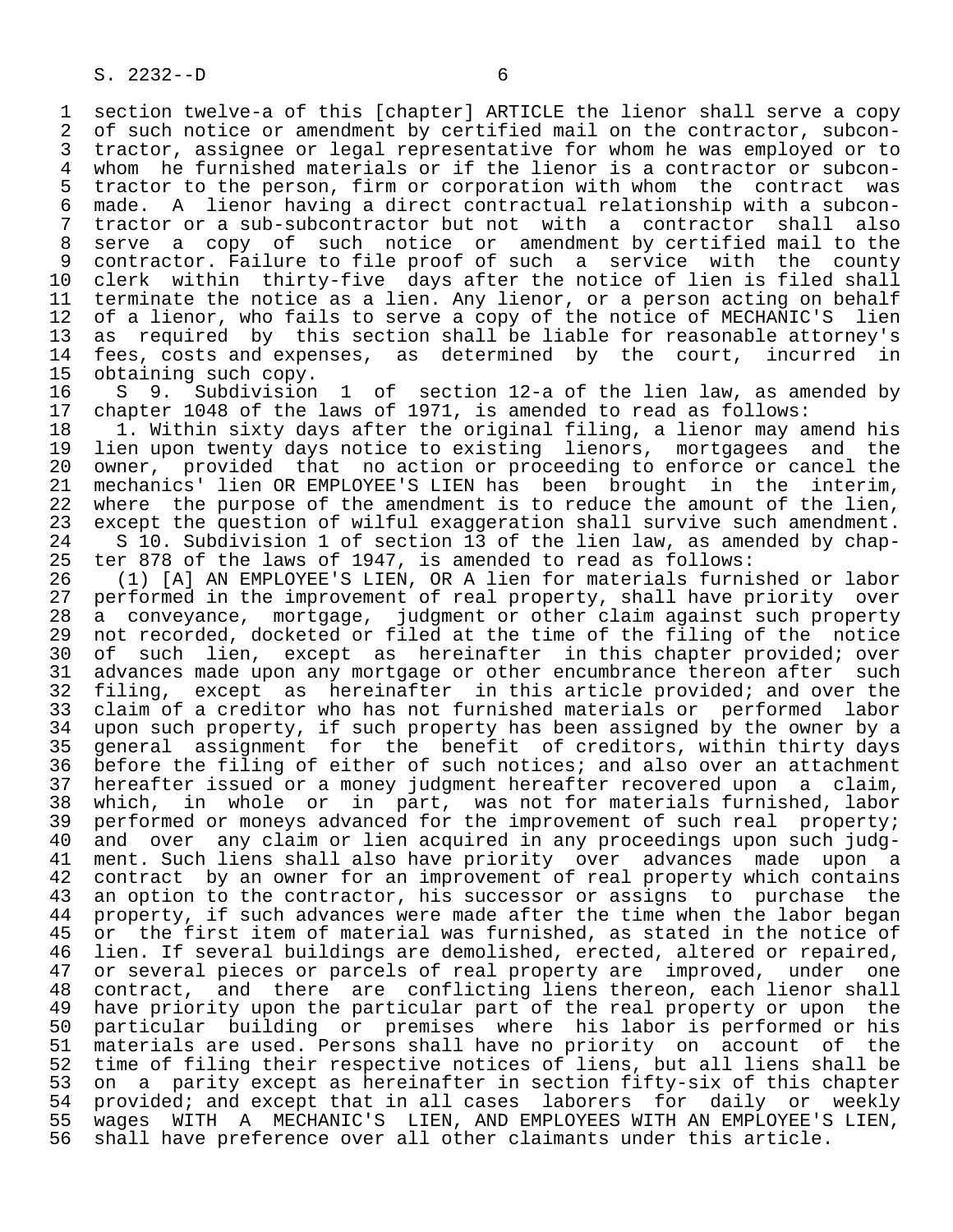1 S 11. Section 17 of the lien law, as amended by chapter 324 of the<br>2 laws of 2000, is amended to read as follows: 2 laws of 2000, is amended to read as follows:<br>3 S 17. Duration of lien. 1. (A) No MECHA

 3 S 17. Duration of lien. 1. (A) No MECHANIC'S lien specified in this 4 article shall be a lien for a longer period than one year after the 5 notice of lien has been filed, unless within that time an action is<br>6 commenced to foreclose the lien, and a notice of the pendency of such 6 commenced to foreclose the lien, and a notice of the pendency of such<br>7 action, whether in a court of record or in a court not of record, is 7 action, whether in a court of record or in a court not of record, is<br>8 filed with the county clerk of the county in which the notice of lien is 8 filed with the county clerk of the county in which the notice of lien is<br>9 filed, containing the names of the parties to the action, the object of 9 filed, containing the names of the parties to the action, the object of<br>10 the action, a brief description of the real property affected thereby, 10 the action, a brief description of the real property affected thereby,<br>11 and the time of filing the notice of lien; or unless an extension to 11 and the time of filing the notice of lien; or unless an extension to<br>12 such lien, except for a lien on real property improved or to be improved 12 such lien, except for a lien on real property improved or to be improved<br>13 with a single family dwelling, is filed with the county clerk of the 13 with a single family dwelling, is filed with the county clerk of the county in which the notice of lien is filed within one year from the 15 filing of the original notice of lien, continuing such lien and such 16 lien shall be redocketed as of the date of filing such extension. Such<br>17 extension shall contain the names of the lienor and the owner of the 17 extension shall contain the names of the lienor and the owner of the<br>18 real property against whose interest therein such lien is claimed, a 18 real property against whose interest therein such lien is claimed, a<br>19 brief description of the real property affected by such lien, the amount 19 brief description of the real property affected by such lien, the amount<br>20 of such lien, and the date of filing the notice of lien. No lien shall 20 of such lien, and the date of filing the notice of lien. No lien shall<br>21 be continued by such extension for more than one year from the filing 21 be continued by such extension for more than one year from the filing<br>22 thereof. In the event an action is not commenced to foreclose the lien 22 thereof. In the event an action is not commenced to foreclose the lien<br>23 within such extended period, such lien shall be extinguished unless an 23 within such extended period, such lien shall be extinguished unless an<br>24 order be granted by a court of record or a judge or justice thereof, 24 order be granted by a court of record or a judge or justice thereof,<br>25 continuing such lien, and such lien shall be redocketed as of the date 25 continuing such lien, and such lien shall be redocketed as of the date 26 of granting such order and a statement made that such lien is continued<br>27 by virtue of such order. A lien on real property improved or to be 27 by virtue of such order. A lien on real property improved or to be<br>28 improved with a single family dwelling may only be extended by an order 28 improved with a single family dwelling may only be extended by an order<br>29 of a court of record, or a judge or justice thereof. No lien shall be 29 of a court of record, or a judge or justice thereof. No lien shall be<br>30 continued by court order for more than one year from the granting there-30 continued by court order for more than one year from the granting there-<br>31 of, but a new order and entry may be made in each of two successive 31 of, but a new order and entry may be made in each of two successive<br>32 years. If a lienor is made a party defendant in an action to enforce 32 years. If a lienor is made a party defendant in an action to enforce<br>33 another lien, and the plaintiff or such defendant has filed a notice of 33 another lien, and the plaintiff or such defendant has filed a notice of<br>34 the pendency of the action within the time prescribed in this section, 34 the pendency of the action within the time prescribed in this section,<br>35 the lien of such defendant is thereby continued. Such action shall be 35 the lien of such defendant is thereby continued. Such action shall be<br>36 deemed an action to enforce the lien of such defendant lienor. The faildeemed an action to enforce the lien of such defendant lienor. The fail-37 ure to file a notice of pendency of action shall not abate the action as<br>38 to any person liable for the payment of the debt specified in the notice 38 to any person liable for the payment of the debt specified in the notice<br>39 of lien, and the action may be prosecuted to judgment against such 39 of lien, and the action may be prosecuted to judgment against such<br>40 person. The provisions of this section in regard to continuing liens 40 person. The provisions of this section in regard to continuing liens<br>41 shall apply to liens discharged by deposit or by order on the filing of 41 shall apply to liens discharged by deposit or by order on the filing of<br>42 an undertaking. Where a lien is discharged by deposit or by order, a 42 an undertaking. Where a lien is discharged by deposit or by order, a<br>43 notice of pendency of action shall not be filed.

43 notice of pendency of action shall not be filed.<br>44 (B) A lien, the duration of which has been ext 44 (B) A lien, the duration of which has been extended by the filing of a<br>45 notice of the pendency of an action as above provided, shall neverthe- 45 notice of the pendency of an action as above provided, shall neverthe- 46 less terminate as a lien after such notice has been canceled as provided<br>47 in section sixty-five hundred fourteen of the civil practice law and in section sixty-five hundred fourteen of the civil practice law and 48 rules or has ceased to be effective as constructive notice as provided<br>49 in section sixty-five hundred thirteen of the civil practice law and 49 in section sixty-five hundred thirteen of the civil practice law and<br>50 rules. 50 rules.<br>51 2. (

51 51 2. (A) NO EMPLOYEE'S LIEN ON REAL PROPERTY SHALL BE A LIEN FOR A LONG-<br>52 ER PERIOD THAN ONE YEAR AFTER THE NOTICE OF LIEN HAS BEEN FILED. UNLESS 52 ER PERIOD THAN ONE YEAR AFTER THE NOTICE OF LIEN HAS BEEN FILED, UNLESS<br>53 AN EXTENSION TO SUCH LIEN IS FILED WITH THE COUNTY CLERK OF THE COUNTY 53 AN EXTENSION TO SUCH LIEN IS FILED WITH THE COUNTY CLERK OF THE COUNTY<br>54 IN WHICH THE NOTICE OF LIEN IS FILED WITHIN ONE YEAR FROM THE FILING OF 54 IN WHICH THE NOTICE OF LIEN IS FILED WITHIN ONE YEAR FROM THE FILING OF<br>55 THE ORIGINAL NOTICE OF LIEN, CONTINUING SUCH LIEN AND SUCH LIEN SHALL BE 55 THE ORIGINAL NOTICE OF LIEN, CONTINUING SUCH LIEN AND SUCH LIEN SHALL BE<br>56 REDOCKETED AS OF THE DATE OF FILING SUCH EXTENSION. SUCH EXTENSION SHALL REDOCKETED AS OF THE DATE OF FILING SUCH EXTENSION. SUCH EXTENSION SHALL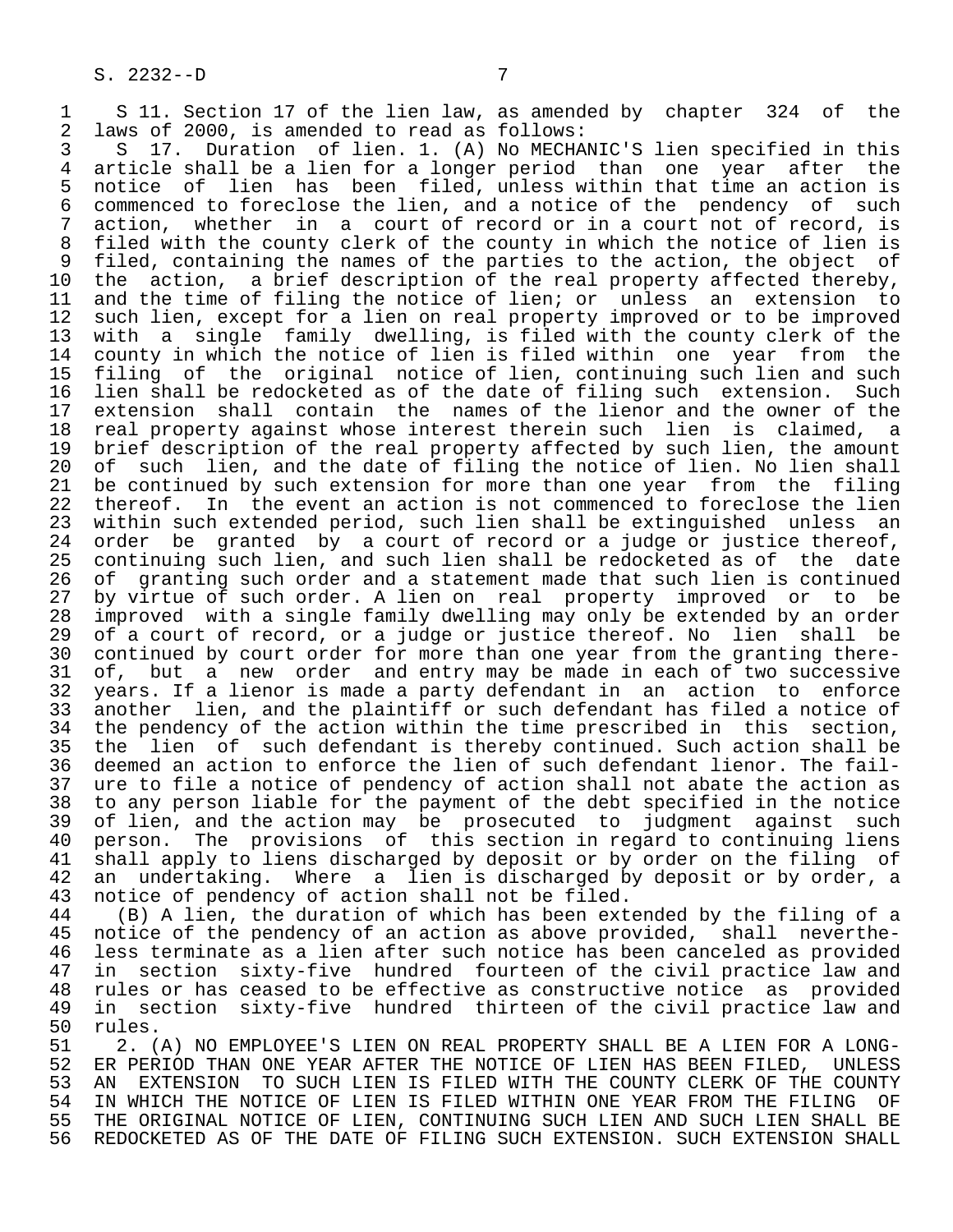1 CONTAIN THE NAMES OF THE LIENOR AND THE OWNER OF THE REAL PROPERTY<br>2 AGAINST WHOSE INTEREST THEREIN SUCH LIEN IS CLAIMED, A BRIEF DESCRIPTION 2 AGAINST WHOSE INTEREST THEREIN SUCH LIEN IS CLAIMED, A BRIEF DESCRIPTION<br>3 OF THE PROPERTY AFFECTED BY SUCH LIEN, THE AMOUNT OF SUCH LIEN, AND THE OF THE PROPERTY AFFECTED BY SUCH LIEN, THE AMOUNT OF SUCH LIEN, AND THE 4 DATE OF FILING THE NOTICE OF LIEN. NO LIEN SHALL BE CONTINUED BY SUCH<br>5 EXTENSION FOR MORE THAN ONE YEAR FROM THE FILING THEREOF. IN THE EVENT 5 EXTENSION FOR MORE THAN ONE YEAR FROM THE FILING THEREOF. IN THE EVENT<br>6 AN ACTION IS NOT COMMENCED TO OBTAIN JUDGMENT ON THE WAGE CLAIM OR TO 6 AN ACTION IS NOT COMMENCED TO OBTAIN JUDGMENT ON THE WAGE CLAIM OR TO 6 AN ACTION IS NOT COMMENCED TO OBTAIN ON THE WAGE CLAIM OR TO 7 FORECLOSE THE LIEN WITHIN SUCH EXTENDED PERIOD, SUCH LIEN SHALL BE 7 THE LIEN SHALL BE 8 EXTINGUISHED UNLESS AN ORDER BE GRANTED BY A COURT OF RECORD OR A JUDGE<br>9 OR JUSTICE THEREOF, CONTINUING SUCH LIEN, AND SUCH LIEN SHALL BE REDOCK-9 OR JUSTICE THEREOF, CONTINUING SUCH LIEN, AND SUCH LIEN SHALL BE REDOCK-<br>10 ETED AS OF THE DATE OF GRANTING SUCH ORDER AND A STATEMENT MADE THAT 10 ETED AS OF THE DATE OF GRANTING SUCH ORDER AND A STATEMENT MADE THAT 11 SUCH LIEN IS CONTINUED BY VIRTUE OF SUCH ORDER. 11 SUCH LIEN IS CONTINUED BY VIRTUE OF SUCH ORDER.<br>12 (B) NO EMPLOYEE'S LIEN ON PERSONAL PROPEI

12 (B) NO EMPLOYEE'S LIEN ON PERSONAL PROPERTY SHALL BE A LIEN FOR A<br>13 LONGER PERIOD THAN ONE YEAR AFTER THE FINANCING STATEMENT HAS BEEN 13 LONGER PERIOD THAN ONE YEAR AFTER THE FINANCING STATEMENT HAS BEEN<br>14 RECORDED, UNLESS AN EXTENSION TO SUCH-LIEN, IS FILED-WITH-THE FILING RECORDED, UNLESS AN EXTENSION TO SUCH LIEN, IS FILED WITH THE FILING 15 OFFICE IN WHICH THE FINANCING STATEMENT IS REQUIRED TO BE FILED PURSUANT<br>16 TO SECTION 9-501 OF THE UNIFORM COMMERCIAL CODE WITHIN ONE YEAR FROM THE 16 TO SECTION 9-501 OF THE UNIFORM COMMERCIAL CODE WITHIN ONE YEAR FROM THE 17 FILING OF THE ORIGINAL FINANCING STATEMENT. CONTINUING SUCH LIEN. SUCH FILING OF THE ORIGINAL FINANCING STATEMENT, CONTINUING SUCH LIEN. SUCH 18 EXTENSION SHALL CONTAIN THE NAMES OF THE LIENOR AND THE OWNER OF THE 19 PROPERTY AGAINST WHOSE INTEREST THEREIN SUCH LIEN IS CLAIMED, A BRIEF 20 DESCRIPTION OF THE PRIOR FINANCING STATEMENT TO BE EXTENDED, AND THE 21 DATE OF FILING THE PRIOR FINANCING STATEMENT. NO LIEN SHALL BE CONTIN-21 DATE OF FILING THE PRIOR FINANCING STATEMENT. NO LIEN SHALL BE CONTIN-<br>22 UED BY SUCH EXTENSION FOR MORE THAN ONE YEAR FROM THE FILING THEREOF. IN 22 UED BY SUCH EXTENSION FOR MORE THAN ONE YEAR FROM THE FILING THEREOF. IN<br>23 THE EVENT AN ACTION IS NOT COMMENCED TO OBTAIN JUDGMENT ON THE WAGE THE EVENT AN ACTION IS NOT COMMENCED TO OBTAIN JUDGMENT ON THE WAGE 24 CLAIM OR TO FORECLOSE THE LIEN WITHIN SUCH EXTENDED PERIOD, SUCH LIEN<br>25 SHALL BE EXTINGUISHED UNLESS AN ORDER BE GRANTED BY A COURT OF RECORD OR 25 SHALL BE EXTINGUISHED UNLESS AN ORDER BE GRANTED BY A COURT OF RECORD OR 26 A JUDGE OR JUSTICE THEREOF, CONTINUING SUCH LIEN, AND SUCH LIEN SHALL BE<br>27 REFILED AS OF THE DATE OF GRANTING SUCH ORDER AND A STATEMENT MADE THAT 27 REFILED AS OF THE DATE OF GRANTING SUCH ORDER AND A STATEMENT MADE THAT<br>28 SUCH LIEN IS CONTINUED BY VIRTUE OF SUCH ORDER. 28 SUCH LIEN IS CONTINUED BY VIRTUE OF SUCH ORDER.<br>29 (C) IF A LIENOR IS MADE A PARTY DEFENDANT IN

29 (C) IF A LIENOR IS MADE A PARTY DEFENDANT IN AN ACTION TO ENFORCE<br>30 ANOTHER LIEN, AND THE PLAINTIFF OR SUCH DEFENDANT HAS FILED A NOTICE OF 30 ANOTHER LIEN, AND THE PLAINTIFF OR SUCH DEFENDANT HAS FILED A NOTICE OF<br>31 THE PENDENCY OF THE ACTION WITHIN THE TIME PRESCRIBED IN THIS SECTION. 31 THE PENDENCY OF THE ACTION WITHIN THE TIME PRESCRIBED IN THIS SECTION,<br>32 THE LIEN OF SUCH DEFENDANT IS THEREBY CONTINUED. SUCH ACTION SHALL BE 32 THE LIEN OF SUCH DEFENDANT IS THEREBY CONTINUED. SUCH ACTION SHALL BE<br>33 DEEMED AN ACTION TO ENFORCE THE LIEN OF SUCH DEFENDANT LIENOR. THE FAIL-DEEMED AN ACTION TO ENFORCE THE LIEN OF SUCH DEFENDANT LIENOR. THE FAIL-34 URE TO FILE A NOTICE OF PENDENCY OF ACTION SHALL NOT ABATE THE ACTION AS<br>35 TO ANY PERSON LIABLE FOR THE PAYMENT OF THE DEBT SPECIFIED IN THE NOTICE 35 TO ANY PERSON LIABLE FOR THE PAYMENT OF THE DEBT SPECIFIED IN THE NOTICE 36 OF LIEN, AND THE ACTION MAY BE PROSECUTED TO JUDGMENT AGAINST SUCH<br>37 PERSON. THE PROVISIONS OF THIS SECTION IN REGARD TO CONTINUING LIENS 37 PERSON. THE PROVISIONS OF THIS SECTION IN REGARD TO CONTINUING LIENS<br>38 SHALL APPLY TO LIENS DISCHARGED BY DEPOSIT OR BY ORDER ON THE FILING OF 38 SHALL APPLY TO LIENS DISCHARGED BY DEPOSIT OR BY ORDER ON THE FILING OF<br>39 AN UNDERTAKING. WHERE A LIEN IS DISCHARGED BY DEPOSIT OR BY ORDER, A 39 AN UNDERTAKING. WHERE A LIEN IS DISCHARGED BY DEPOSIT OR BY ORDER, A<br>40 NOTICE OF PENDENCY OF ACTION SHALL NOT BE FILED. 40 NOTICE OF PENDENCY OF ACTION SHALL NOT BE FILED.<br>41 (D) NOTWITHSTANDING THE FOREGOING, IF A LIENOR

41 (D) NOTWITHSTANDING THE FOREGOING, IF A LIENOR COMMENCES A FORECLOSURE<br>42 ACTION OR AN ACTION TO OBTAIN A JUDGMENT ON THE WAGE CLAIM WITHIN ONE 42 ACTION OR AN ACTION TO OBTAIN A JUDGMENT ON THE WAGE CLAIM WITHIN ONE 43 YEAR FROM THE FILING OF THE NOTICE OF LIEN ON REAL PROPERTY OR THE 43 YEAR FROM THE FILING OF THE NOTICE OF LIEN ON REAL PROPERTY OR THE FINANCING OF THE TORDER STATEMENT CREATING LIEN ON PERSONAL PROPERTY. 44 RECORDING OF THE FINANCING STATEMENT CREATING LIEN ON PERSONAL PROPERTY,<br>45 THE LIEN SHALL BE EXTENDED DURING THE PENDENCY OF THE ACTION AND FOR ONE THE LIEN SHALL BE EXTENDED DURING THE PENDENCY OF THE ACTION AND FOR ONE 46 HUNDRED TWENTY DAYS FOLLOWING THE ENTRY OF FINAL JUDGMENT IN SUCH<br>47 ACTION, UNLESS THE ACTION RESULTS IN A FINAL JUDGMENT OR ADMINISTRATIVE 47 ACTION, UNLESS THE ACTION RESULTS IN A FINAL JUDGMENT OR ADMINISTRATIVE<br>48 ORDER IN THE LIENOR'S FAVOR ON THE WAGE CLAIMS AND THE LIENOR COMMENCES 48 ORDER IN THE LIENOR'S FAVOR ON THE WAGE CLAIMS AND THE LIENOR COMMENCES<br>49 A FORECLOSURE ACTION, IN WHICH INSTANCE THE LIEN SHALL BE VALID DURING 49 A FORECLOSURE ACTION, IN WHICH INSTANCE THE LIEN SHALL BE VALID DURING<br>50 THE PENDENCY OF THE FORECLOSURE ACTION. IF A LIEN IS EXTENDED DUE TO THE 50 THE PENDENCY OF THE FORECLOSURE ACTION. IF A LIEN IS EXTENDED DUE TO THE 51 PENDENCY OF A FORECLOSURE ACTION OR AN ACTION TO OBTAIN A JUDGMENT ON 51 PENDENCY OF A FORECLOSURE ACTION OR AN ACTION TO OBTAIN A JUDGMENT ON<br>52 THE WAGE CLAIM, THE LIENOR SHALL FILE A NOTICE OF SUCH PENDENCY AND THE WAGE CLAIM, THE LIENOR SHALL FILE A NOTICE OF SUCH PENDENCY AND 53 EXTENSION WITH THE COUNTY CLERK OF THE COUNTY IN WHICH THE NOTICE OF 54 LIEN IS FILED, CONTAINING THE NAMES OF THE PARTIES TO THE ACTION, THE 55 OBJECT OF THE ACTION, A BRIEF DESCRIPTION OF THE PROPERTY AFFECTED<br>56 THEREBY, AND THE TIME OF FILING THE NOTICE OF LIEN, OR IN THE CASE OF A THEREBY, AND THE TIME OF FILING THE NOTICE OF LIEN, OR IN THE CASE OF A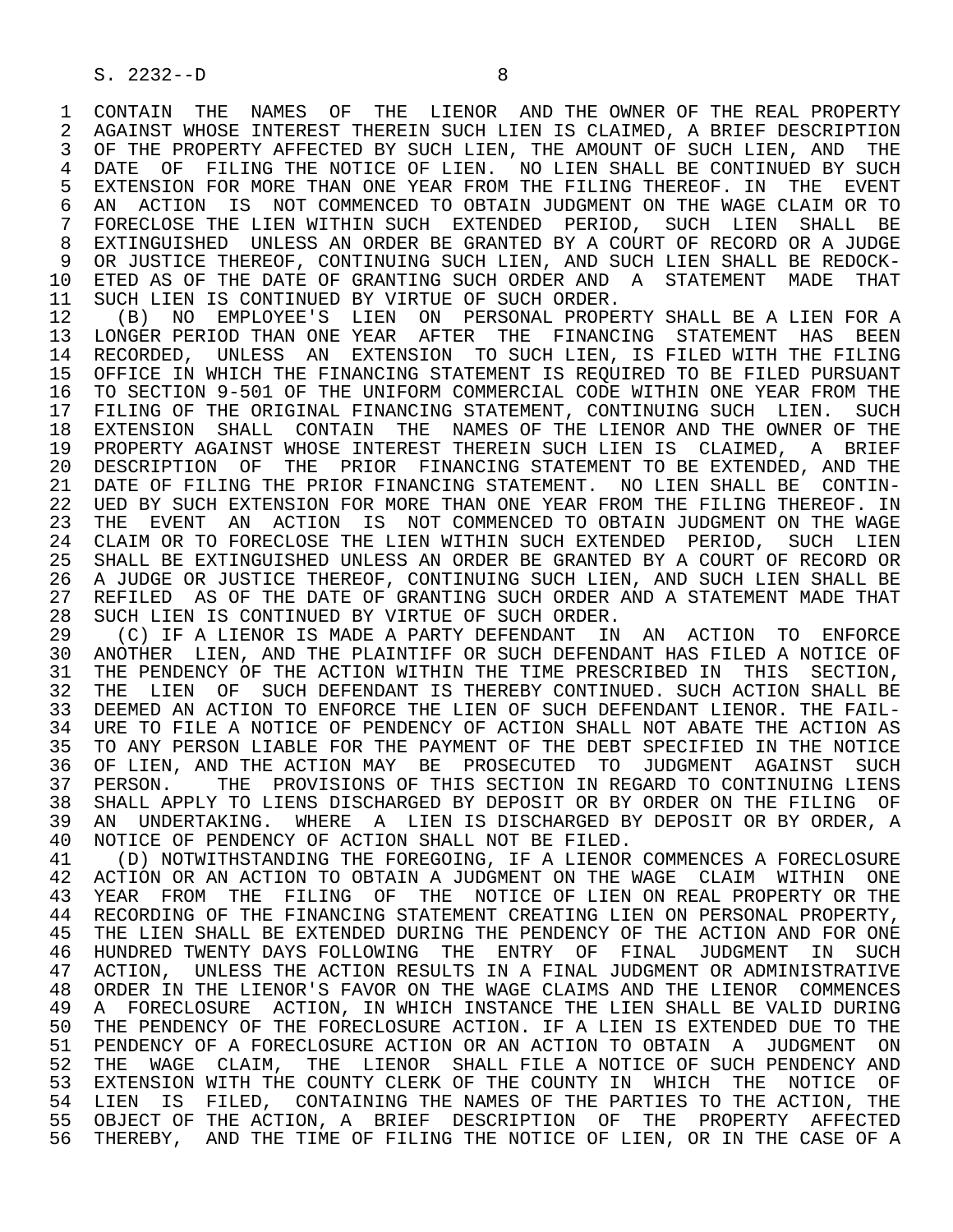1 LIEN ON PERSONAL PROPERTY SHALL FILE SUCH NOTICE WITH THE OFFICE AUTHOR-<br>2 IZED TO ACCEPT FINANCING STATEMENTS PURSUANT TO SECTION 9-501 OF THE 2 IZED TO ACCEPT FINANCING STATEMENTS PURSUANT TO SECTION 9-501 OF THE<br>3 UNIFORM COMMERCIAL CODE. FOR PURPOSES OF THIS SECTION, AN ACTION TO 3 UNIFORM COMMERCIAL CODE. FOR PURPOSES OF THIS SECTION, AN ACTION TO 4 OBTAIN JUDGMENT ON A WAGE CLAIM INCLUDES AN ACTION BROUGHT IN ANY COURT<br>5 OF COMPETENT JURISDICTION OR THE SUBMISSION OF A COMPLAINT TO THE 5 OF COMPETENT JURISDICTION OR THE SUBMISSION OF A COMPLAINT TO THE<br>6 DEPARTMENT OF LABOR. AN ACTION ALSO INCLUDES AN INVESTIGATION OF WAGE 6 DEPARTMENT OF LABOR. AN ACTION ALSO INCLUDES AN INVESTIGATION OF WAGE<br>7 CLAIMS BY THE COMMISSIONER OF LABOR OR THE ATTORNEY GENERAL OF THE STATE 7 CLAIMS BY THE COMMISSIONER OF LABOR OR THE ATTORNEY GENERAL OF THE STATE<br>8 OF NEW YORK, REGARDLESS OF WHETHER SUCH INVESTIGATION WAS INITIATED BY A 8 OF NEW YORK, REGARDLESS OF WHETHER SUCH INVESTIGATION WAS INITIATED BY A COMPLAINT.

9 COMPLAINT.<br>10 (E) A LI 10 (E) A LIEN, THE DURATION OF WHICH HAS BEEN EXTENDED BY THE FILING OF A 11 NOTICE OF THE PENDENCY OF AN ACTION AS ABOVE PROVIDED, SHALL NEVERTHE-11 NOTICE OF THE PENDENCY OF AN ACTION AS ABOVE PROVIDED,<br>12 LESS TERMINATE AS A LIEN AFTER SUCH NOTICE HAS BEEN CAN 12 LESS TERMINATE AS A LIEN AFTER SUCH NOTICE HAS BEEN CANCELED AS PROVIDED<br>13 IN SECTION SIXTY-FIVE HUNDRED FOURTEEN OF THE CIVIL PRACTICE LAW AND 13 IN SECTION SIXTY-FIVE HUNDRED FOURTEEN OF THE CIVIL PRACTICE LAW AND<br>14 RULES OR HAS CEASED TO BE EFFECTIVE AS CONSTRUCTIVE NOTICE AS PROVIDED 14 RULES OR HAS CEASED TO BE EFFECTIVE AS CONSTRUCTIVE NOTICE AS PROVIDED<br>15 IN SECTION SIXTY-FIVE HUNDRED THIRTEEN OF THE CIVIL PRACTICE LAW AND 15 IN SECTION SIXTY-FIVE HUNDRED THIRTEEN OF THE CIVIL PRACTICE LAW AND 16 RULES.<br>17 S 12

17 S 12. Subdivisions 2 and 4 of section 19 of the lien law, subdivision<br>18 2 as amended by chapter 310 of the laws of 1962, and subdivision 4 as 18 2 as amended by chapter 310 of the laws of 1962, and subdivision 4 as<br>19 added by chapter 582 of the laws of 2002, paragraph (a) of subdivision 4 19 added by chapter 582 of the laws of 2002, paragraph (a) of subdivision 4 20 as further amended by section 104 of part A of chapter 62 of the laws of 21 2011, are amended to read as follows: 21 2011, are amended to read as follows:<br>22 (2) By failure to begin an action to

22 (2) By failure to begin an action to foreclose such lien or to secure<br>23 an order continuing it, within one year from the time of filing the an order continuing it, within one year from the time of filing the 24 notice of lien, unless (I) an action be begun within the same period to<br>25 foreclose a mortgage or another mechanic's lien upon the same property 25 foreclose a mortgage or another mechanic's lien upon the same property 26 or any part thereof and a notice of pendency of such action is filed<br>27 according to law, OR (II) AN ACTION IS COMMENCED TO OBTAIN A JUDGMENT ON 27 according to law, OR (II) AN ACTION IS COMMENCED TO OBTAIN A JUDGMENT ON 28 A WAGE CLAIM PURSUANT TO SUBDIVISION TWO OF SECTION SEVENTEEN OF THIS 28 A WAGE CLAIM PURSUANT TO SUBDIVISION TWO OF SECTION SEVENTEEN OF THIS<br>29 ARTICLE, but a lien, the duration of which has been extended by the 29 ARTICLE, but a lien, the duration of which has been extended by the<br>30 filing of a notice of the pendency of an action as herein provided. 30 filing of a notice of the pendency of an action as herein provided,<br>31 shall nevertheless terminate as a lien after such notice has been 31 shall nevertheless terminate as a lien after such notice has been<br>32 cancelled or has ceased to be effective as constructive notice. 32 cancelled or has ceased to be effective as constructive notice.<br>33 (4) Either before or after the beginning of an action by the

 33 (4) Either before or after the beginning of an action by the EMPLOYER, 34 owner or contractor executing a bond or undertaking in an amount equal<br>35 to one hundred ten percent of such lien conditioned for the payment of 35 to one hundred ten percent of such lien conditioned for the payment of<br>36 any judgment which may be rendered against the property OR EMPLOYER for any judgment which may be rendered against the property OR EMPLOYER for 37 the enforcement of the lien:<br>38 a. The execution of any su

38 a. The execution of any such bond or undertaking by any fidelity or<br>39 surety company authorized by the laws of this state to transact busi-39 surety company authorized by the laws of this state to transact busi-<br>40 ness, shall be sufficient; and where a certificate of qualification has 40 ness, shall be sufficient; and where a certificate of qualification has<br>41 been issued by the superintendent of financial services under the 41 been issued by the superintendent of financial services under the<br>42 provisions of section one thousand one hundred eleven of the insurance 42 provisions of section one thousand one hundred eleven of the insurance<br>43 law, and has not been revoked, no justification or notice thereof shall 43 law, and has not been revoked, no justification or notice thereof shall<br>44 be necessary, Any such company may execute any such bond or undertaking 44 be necessary. Any such company may execute any such bond or undertaking<br>45 as surety by the hand of its officers, or attorney, duly authorized as surety by the hand of its officers, or attorney, duly authorized 46 thereto by resolution of its board of directors, a certified copy of<br>47 which resolution, under the seal of said company, shall be filed with which resolution, under the seal of said company, shall be filed with 48 each bond or undertaking. Any such bond or undertaking shall be filed 49 with the clerk of the county in which the notice of lien is filed, and a<br>50 copy shall be served upon the adverse party. The undertaking is effec-50 copy shall be served upon the adverse party. The undertaking is effec-<br>51 tive when so served and filed. If a certificate of qualification issued 51 tive when so served and filed. If a certificate of qualification issued 52 pursuant to subsections (b), (c) and (d) of section one thousand one 53 hundred eleven of the insurance law is not filed with the undertaking, a 54 party may except, to the sufficiency of a surety and by a written notice 55 of exception served upon the adverse party within ten days after 56 receipt, a copy of the undertaking. Exceptions deemed by the court to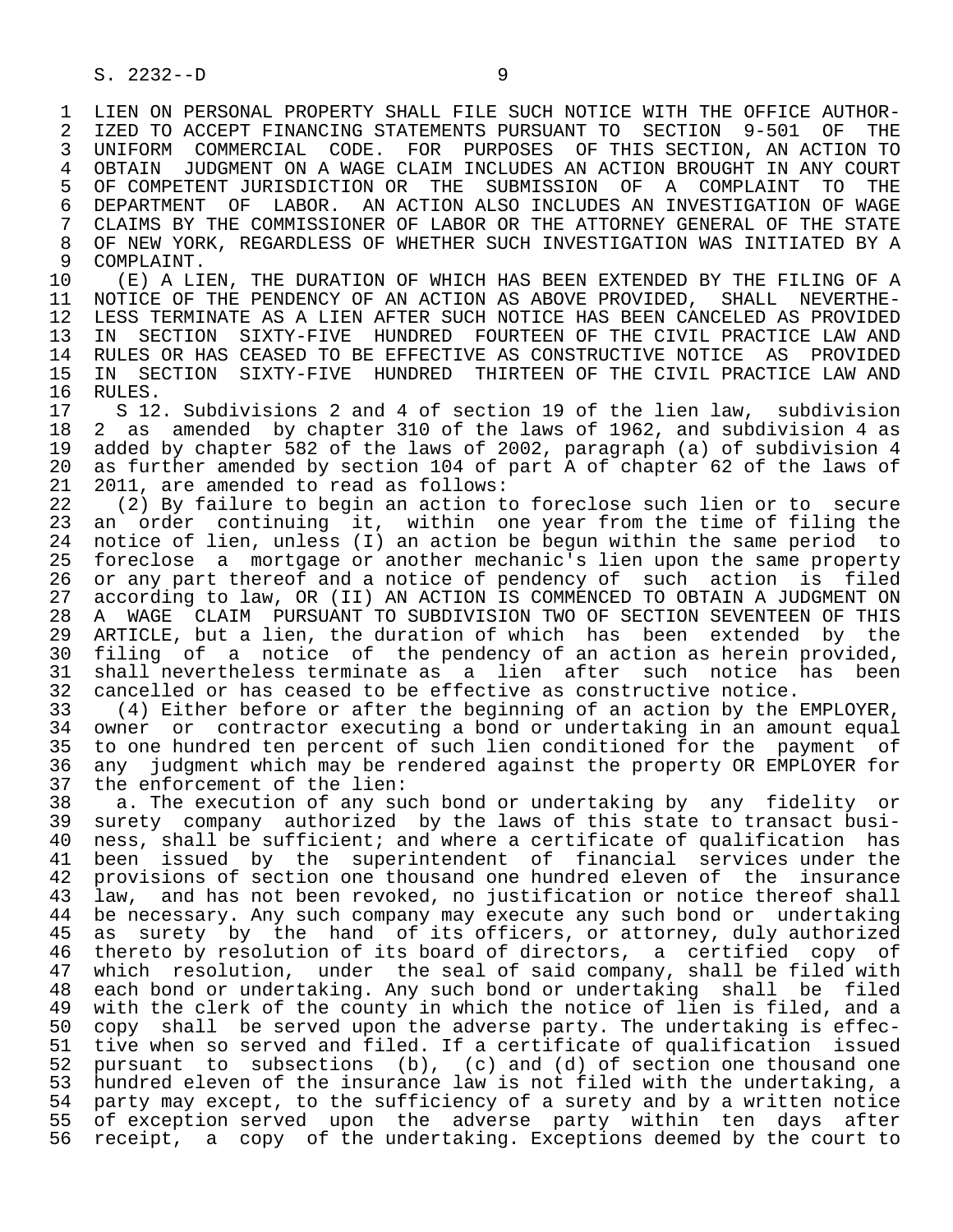1 have been taken unnecessarily, or for vexation or delay, may, upon<br>2 notice, be set aside, with costs. Where no exception to sureties is 2 notice, be set aside, with costs. Where no exception to sureties is<br>3 taken within ten days or where exceptions taken are set aside, the 3 taken within ten days or where exceptions taken are set aside, the<br>4 undertaking shall be allowed.

4 undertaking shall be allowed.<br>5 b. In the case of bonds or 5 b. In the case of bonds or undertakings not executed pursuant to para-<br>6 graph a of this subdivision, the EMPLOYER, owner or contractor shall 6 graph a of this subdivision, the EMPLOYER, owner or contractor shall<br>7 execute an undertaking with two or more sufficient sureties, who shall 7 execute an undertaking with two or more sufficient sureties, who shall 8 be free holders, to the clerk of the county where the premises are situ- 9 ated. The sureties must together justify in at least double the sum<br>10 named in the undertaking. A copy of the undertaking, with notice that 10 named in the undertaking. A copy of the undertaking, with notice that<br>11 the sureties will justify before the court, or a judge or justice there-11 the sureties will justify before the court, or a judge or justice there-<br>12 of, at the time and place therein mentioned, must be served upon the 12 of, at the time and place therein mentioned, must be served upon the<br>13 lienor or his attorney, not less than five days before such time. Upon 13 lienor or his attorney, not less than five days before such time. Upon<br>14 the approval of the undertaking by the court, judge or justice an order the approval of the undertaking by the court, judge or justice an order 15 shall be made by such court, judge or justice discharging such lien.<br>16 c. If the lienor cannot be found, or does not appear by attor

 16 c. If the lienor cannot be found, or does not appear by attorney, 17 service under this subsection may be made by leaving a copy of such 18 undertaking and notice at the lienor's place of residence, or if a<br>19 corporation at its principal place of business within the state as stat-19 corporation at its principal place of business within the state as stat-<br>20 ed in the notice of lien, with a person of suitable age and discretion 20 ed in the notice of lien, with a person of suitable age and discretion<br>21 therein, or if the house of his abode or its place of business is not 21 therein, or if the house of his abode or its place of business is not<br>22 stated in said notice of lien and is not known, then in such manner as 22 stated in said notice of lien and is not known, then in such manner as<br>23 the court may direct. The premises, if any, described in the notice of the court may direct. The premises, if any, described in the notice of 24 lien as the lienor's residence or place of business shall be deemed to<br>25 be his said residence or its place of business for the purposes of said be his said residence or its place of business for the purposes of said 26 service at the time thereof, unless it is shown affirmatively that the<br>27 person servicing the papers or directing the service had knowledge to 27 person servicing the papers or directing the service had knowledge to<br>28 the contrary. Notwithstanding the other provisions of this subdivision 28 the contrary. Notwithstanding the other provisions of this subdivision<br>29 relating to service of notice, in any case where the mailing address of 29 relating to service of notice, in any case where the mailing address of<br>20 the lienor is outside the state such service may be made by registered 30 the lienor is outside the state such service may be made by registered<br>31 or certified mail, return receipt requested, to such lienor at the mail-31 or certified mail, return receipt requested, to such lienor at the mail-<br>32 ing address contained in the notice of lien. 32 ing address contained in the notice of lien.<br>33 d. Except as otherwise provided in this su

33 d. Except as otherwise provided in this subdivision, the provisions of<br>34 article twenty-five of the civil practice law and rules regulating 34 article twenty-five of the civil practice law and rules regulating 35 undertakings is applicable to a bond or undertaking given for the<br>36 discharge of a lien on account of private improvements OR OF AN EMPLOYdischarge of a lien on account of private improvements OR OF AN EMPLOY-37 EE'S LIEN.<br>38 S 13.

38 S 13. Section 24 of the lien law, as amended by chapter 515 of the 39 laws of 1929, is amended to read as follows: 39 laws of 1929, is amended to read as follows:<br>40 S 24. Enforcement of [mechanic's] lien

40 S 24. Enforcement of [mechanic's] lien. (1) REAL PROPERTY. The<br>41 [mechanics'] liens ON REAL PROPERTY specified in this article may be 41 [mechanics'] liens ON REAL PROPERTY specified in this article may be<br>42 enforced against the property specified in the notice of lien and which 42 enforced against the property specified in the notice of lien and which<br>43 is subject thereto and against any person liable for the debt upon which 43 is subject thereto and against any person liable for the debt upon which<br>44 the lien is founded, as prescribed in article three of this chapter. 44 the lien is founded, as prescribed in article three of this chapter.<br>45 (2) PERSONAL PROPERTY. AN EMPLOYEE'S LIEN ON PERSONAL PROPERTY SP

 45 (2) PERSONAL PROPERTY. AN EMPLOYEE'S LIEN ON PERSONAL PROPERTY SPECI- 46 FIED IN THIS ARTICLE MAY IMMEDIATELY BE ENFORCED AGAINST THE PROPERTY<br>47 THROUGH A FORECLOSURE AS PRESCRIBED IN ARTICLE NINE OF THE UNIFORM 47 THROUGH A FORECLOSURE AS PRESCRIBED IN ARTICLE NINE OF THE UNIFORM 48 COMMERCIAL CODE, OR UPON JUDGMENT OBTAINED BY THE EMPLOYEE, COMMISSIONER 49 OF LABOR OR ATTORNEY GENERAL OF THE STATE OF NEW YORK, MAY BE ENFORCED<br>50 IN ANY MANNER AVAILABLE TO THE JUDGMENT CREDITOR PURSUANT TO ARTICLE 50 IN ANY MANNER AVAILABLE TO THE JUDGMENT CREDITOR PURSUANT TO ARTICLE<br>51 NINE OF THE UNIFORM COMMERCIAL CODE OR OTHER APPLICABLE LAWS.

51 NINE OF THE UNIFORM COMMERCIAL CODE OR OTHER APPLICABLE LAWS.<br>52 S 14. Section 26 of the lien law, as amended by chapter 3 52 S 14. Section 26 of the lien law, as amended by chapter 373 of the 53 laws of 1977, is amended to read as follows: 53 laws of 1977, is amended to read as follows:<br>54 S 26. Subordination of liens after agre

54 S 26. Subordination of liens after agreement with owner. In case an<br>55 owner of real property shall execute to one or more persons, or a corpo-55 owner of real property shall execute to one or more persons, or a corpo-<br>56 ration, as trustee or trustees, a bond and mortgage or a note and mortration, as trustee or trustees, a bond and mortgage or a note and mort-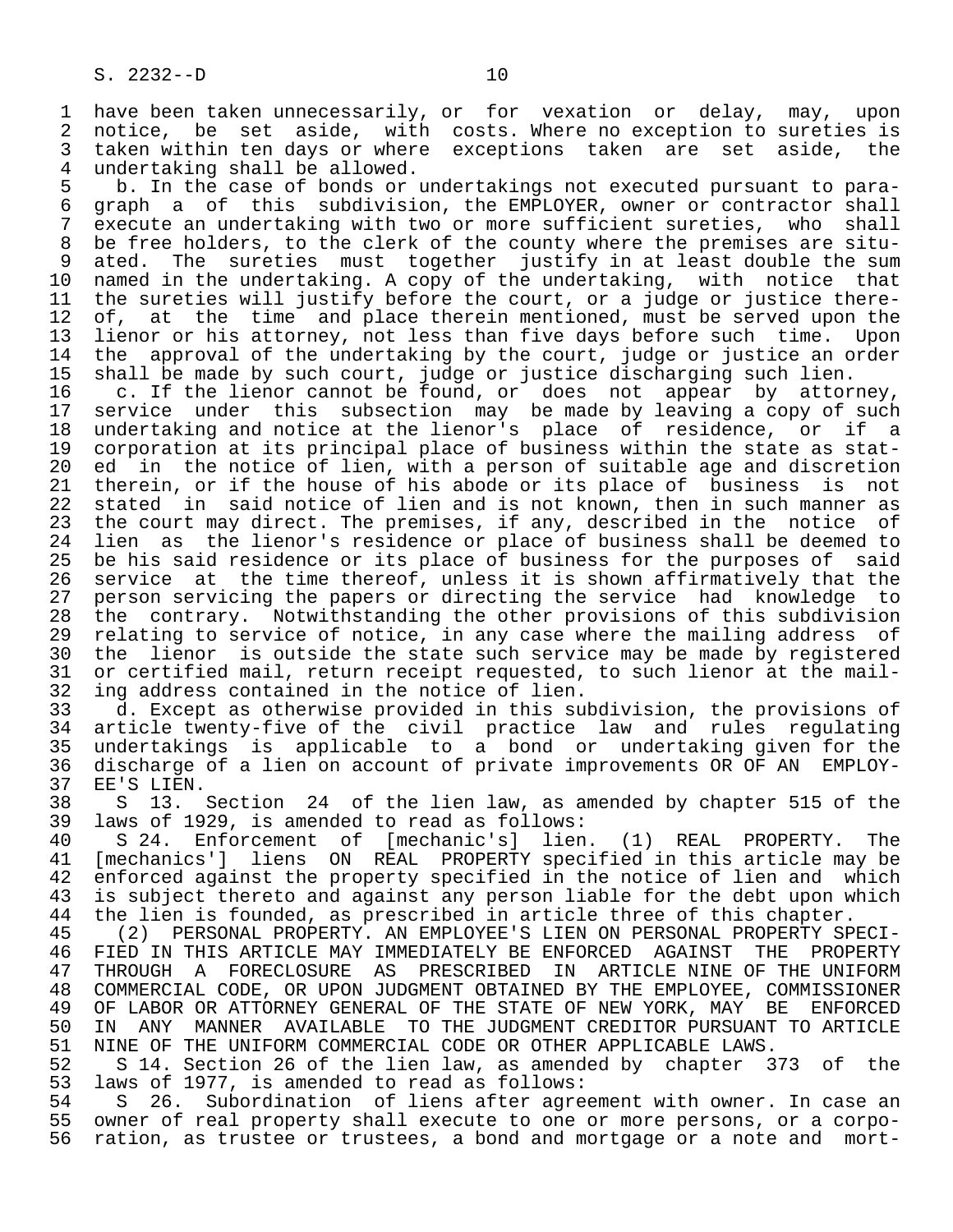1 gage affecting such property in whole or in part, or an assignment of<br>2 the moneys due or to become due under a contract for a building loan in 2 the moneys due or to become due under a contract for a building loan in<br>3 relation to such property, and in case such mortgage, if any, shall be 3 relation to such property, and in case such mortgage, if any, shall be<br>4 recorded in the office of the register of the county where such real 4 recorded in the office of the register of the county where such real<br>5 property is situated, or if such county has no register then in the 5 property is situated, or if such county has no register then in the<br>6 office of the clerk of such county, and in case such assignment, if any, 6 office of the clerk of such county, and in case such assignment, if any,<br>7 shall be filed in the office of the clerk of the county where such real 7 shall be filed in the office of the clerk of the county where such real<br>8 property is situated; and in case lienors having [mechanics'] liens 8 property is situated; and in case lienors having [mechanics'] liens eral real property, notices of which have been filed up to and<br>10 not later than fifteen days after the recording of such mortgage or the 10 not later than fifteen days after the recording of such mortgage or the<br>11 filing of such assignment, and which liens have not been discharged as 11 filing of such assignment, and which liens have not been discharged as<br>12 in this article provided, shall, to the extent of at least fifty-five 12 in this article provided, shall, to the extent of at least fifty-five<br>13 per centum of the aggregate amount for which such notices of liens have 13 per centum of the aggregate amount for which such notices of liens have<br>14 been so filed, approve such bond and mortgage or such note and mortgage, been so filed, approve such bond and mortgage or such note and mortgage, 15 if any, and such assignment, if any, by an instrument or instruments in<br>16 writing, duly acknowledged and filed in the office of such county clerk, 16 writing, duly acknowledged and filed in the office of such county clerk,<br>17 then all mechanics' liens for labor performed or material furnished 17 then all mechanics' liens for labor performed or material furnished<br>18 prior to the recording of such mortgage or filing of such assignment, 18 prior to the recording of such mortgage or filing of such assignment,<br>19 whether notices thereof have been theretofore or are thereafter filed 19 whether notices thereof have been theretofore or are thereafter filed<br>20 and which have not been discharged as in this article provided, shall be 20 and which have not been discharged as in this article provided, shall be<br>21 subordinate to the lien of such trust bond and mortgage or such trust 21 subordinate to the lien of such trust bond and mortgage or such trust<br>22 note and mortgage to the extent of the aggregate amount of all certif-22 note and mortgage to the extent of the aggregate amount of all certif-<br>23 icates of interest therein issued by such trustee or trustees, or their 23 icates of interest therein issued by such trustee or trustees, or their<br>24 successors, for moneys loaned, materials furnished, labor performed and 24 successors, for moneys loaned, materials furnished, labor performed and<br>25 any other indebtedness incurred after said trust mortgage shall have any other indebtedness incurred after said trust mortgage shall have 26 been recorded, and for expenses in connection with said trust mortgage, 27 and shall also be subordinate to the lien of the bond and mortgage or<br>28 note and mortgage, given to secure the amount agreed to be advanced 28 note and mortgage, given to secure the amount agreed to be advanced<br>29 under such contract for a building loan to the extent of the amount 29 under such contract for a building loan to the extent of the amount<br>30 which shall be advanced by the holder of such bond and mortgage or such 30 which shall be advanced by the holder of such bond and mortgage or such<br>31 note and mortgage to the trustee or trustees, or their successors, under 31 note and mortgage to the trustee or trustees, or their successors, under<br>32 such assignment. The provisions of this section shall apply to all bonds 32 such assignment. The provisions of this section shall apply to all bonds<br>33 and mortgages and notes and mortgages and all assignments of moneys due, 33 and mortgages and notes and mortgages and all assignments of moneys due,<br>34 or to become due under building loan contracts executed by such owner, 34 or to become due under building loan contracts executed by such owner,<br>35 in like manner, and recorded or filed, from time to time as hereinbefore 35 in like manner, and recorded or filed, from time to time as hereinbefore<br>36 provided. In case of an assignment to trustees under the provisions of provided. In case of an assignment to trustees under the provisions of 37 this section, the trustees and their successors shall be the agents of<br>38 the assignor to receive and receipt for any and all sums advanced by the 38 the assignor to receive and receipt for any and all sums advanced by the 39 holder of the building loan bond and mortgage or the building loan note<br>40 and mortgage under the building loan contract and such assignment. No 40 and mortgage under the building loan contract and such assignment. No<br>41 lienor shall have any priority over the bond and mortgage or note and 41 lienor shall have any priority over the bond and mortgage or note and<br>42 mortgage given to secure the money agreed to be advanced under a build-42 mortgage given to secure the money agreed to be advanced under a build-<br>43 ing loan contract or over the advances made thereunder, by reason of any 43 ing loan contract or over the advances made thereunder, by reason of any<br>44 act preceding the making and approval of such assignment. 44 act preceding the making and approval of such assignment.<br>45 S 15. Section 38 of the lien law, as amended by cha

45 S 15. Section 38 of the lien law, as amended by chapter 859 of the 46 laws of 1930, is amended to read as follows: 46 laws of 1930, is amended to read as follows:<br>47 S 38. Itemized statement may be required o

47 S 38. Itemized statement may be required of lienor. A lienor who has<br>48 filed a notice of MECHANIC'S lien shall, on demand in writing, deliver 48 filed a notice of MECHANIC'S lien shall, on demand in writing, deliver<br>49 to the owner or contractor making such demand a statement in writing 49 to the owner or contractor making such demand a statement in writing<br>50 which shall set forth the items of labor and/or material and the value 50 which shall set forth the items of labor and/or material and the value<br>51 thereof which make up the amount for which he claims a lien, and which 51 thereof which make up the amount for which he claims a lien, and which<br>52 shall also set forth the terms of the contract under which such items 52 shall also set forth the terms of the contract under which such items<br>53 were furnished. A LIENOR WHO HAS FILED A NOTICE OF EMPLOYEE LIEN SHALL. 53 were furnished. A LIENOR WHO HAS FILED A NOTICE OF EMPLOYEE LIEN SHALL,<br>54 ON DEMAND IN WRITING, DELIVER TO THE EMPLOYER MAKING SUCH DEMAND A 54 ON DEMAND IN WRITING, DELIVER TO THE EMPLOYER MAKING SUCH DEMAND A<br>55 STATEMENT IN WRITING WHICH SHALL SET FORTH THE ITEMS OF THE WAGE CLAIM 55 STATEMENT IN WRITING WHICH SHALL SET FORTH THE ITEMS OF THE WAGE CLAIM<br>56 AND THE VALUE THEREOF WHICH MAKE UP THE AMOUNT FOR WHICH HE CLAIMS A 56 AND THE VALUE THEREOF WHICH MAKE UP THE AMOUNT FOR WHICH HE CLAIMS A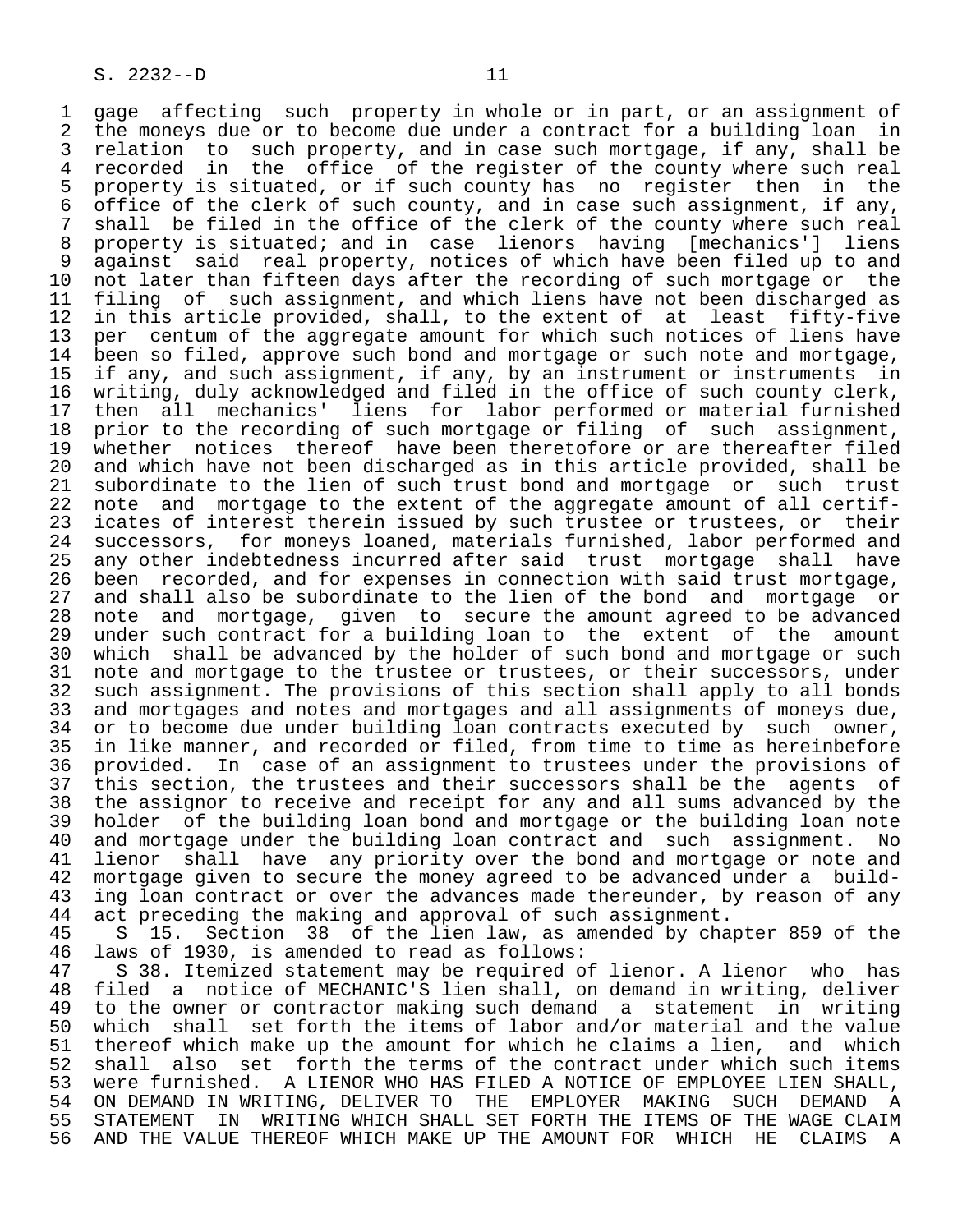1 LIEN. The statement shall be verified by the lienor or his agent in the<br>2 form required for the verification of notices in section nine of this 2 form required for the verification of notices in section nine of this<br>3 [chapter] ARTICLE. If the lienor shall fail to comply with such a demand 3 [chapter] ARTICLE. If the lienor shall fail to comply with such a demand<br>4 within five days after the same shall have been made by the EMPLOYER. 4 within five days after the same shall have been made by the EMPLOYER, 5 owner or contractor, or if the lienor delivers an insufficient state-<br>6 ment, the person aggrieved may petition the supreme court of this state 6 ment, the person aggrieved may petition the supreme court of this state<br>7 or any justice thereof, or the county court of the county where the or any justice thereof, or the county court of the county where the 8 premises are situated, or the county judge of such county for an order 9 directing the lienor within a time specified in the order to deliver to<br>10 the petitioner the statement required by this section. Two days' notice 10 the petitioner the statement required by this section. Two days' notice<br>11 in writing of such application shall be served upon the lienor. Such 11 in writing of such application shall be served upon the lienor. Such<br>12 service shall be made in the manner provided by law for the personal 12 service shall be made in the manner provided by law for the personal<br>13 service of a summons. The court or a justice or judge thereof shall hear 13 service of a summons. The court or a justice or judge thereof shall hear<br>14 the parties and upon being satisfied that the lienor has failed. the parties and upon being satisfied that the lienor has failed, 15 neglected or refused to comply with the requirements of this section<br>16 shall have an appropriate order directing such compliance. In case the 16 shall have an appropriate order directing such compliance. In case the<br>17 lienor fails to comply with the order so made within the time specified. 17 lienor fails to comply with the order so made within the time specified,<br>18 then upon five days' notice to the lienor, served in the manner provided 18 then upon five days' notice to the lienor, served in the manner provided<br>19 by law for the personal service of a summons, the court or a justice or 19 by law for the personal service of a summons, the court or a justice or<br>20 judge thereof may make an order cancelling the lien. 20 judge thereof may make an order cancelling the lien.<br>21 S 16. Section 39 of the lien law, as added by chap

21 S 16. Section 39 of the lien law, as added by chapter 859 of the laws<br>22 of 1930, is amended to read as follows: 22 of 1930, is amended to read as follows:<br>23 S 39. Lien wilfully exaggerated is

 23 S 39. Lien wilfully exaggerated is void. In any action or proceeding 24 to enforce a [mechanic's] lien upon a private or public improvement or<br>25 in which the validity of the lien is an issue, if the court shall find in which the validity of the lien is an issue, if the court shall find 26 that a lienor has wilfully exaggerated the amount for which he claims a 27 lien as stated in his notice of lien, his lien shall be declared to be<br>28 void and no recovery shall be had thereon. No such lienor shall have a 28 void and no recovery shall be had thereon. No such lienor shall have a<br>29 right to file any other or further lien for the same claim. A second or 29 right to file any other or further lien for the same claim. A second or<br>30 subsequent lien filed in contravention of this section may be vacated 30 subsequent lien filed in contravention of this section may be vacated<br>31 upon application to the court on two days' notice. 31 upon application to the court on two days' notice.<br>32 S 17. Section 40 of the lien law, as amended

32 S 17. Section 40 of the lien law, as amended by chapter 515 of the<br>33 laws of 1929, is amended to read as follows: 33 laws of 1929, is amended to read as follows:<br>34 S 40. Construction of article. This articl

34 S 40. Construction of article. This article is to be construed in<br>35 connection with article two of this chapter, and provides proceedings 35 connection with article two of this chapter, and provides proceedings<br>36 for the enforcement of EMPLOYEE'S LIENS ON REAL PROPERTY, AS WELL AS for the enforcement of EMPLOYEE'S LIENS ON REAL PROPERTY, AS WELL AS 37 liens for labor performed and materials furnished in the improvement of<br>38 real property, created by virtue of such article. 38 real property, created by virtue of such article.

39 S 18. Section 41 of the lien law, as amended by chapter 807 of the 40 laws of 1952, is amended to read as follows: 40 laws of 1952, is amended to read as follows:

41 S 41. Enforcement of mechanic's OR EMPLOYEE'S lien on real property. A<br>42 mechanic's lien OR EMPLOYEE'S LIEN on real property may be enforced <sup>1</sup>/<sub>2</sub> mechanic's lien OR EMPLOYEE'S LIEN on real property may be enforced<br>43 against such property, and against a person liable for the debt upon 43 against such property, and against a person liable for the debt upon<br>44 which the lien is founded, by an action, by the lienor, his assignee or 44 which the lien is founded, by an action, by the lienor, his assignee or<br>45 legal representative, in the supreme court or in a county court otherlegal representative, in the supreme court or in a county court other-46 wise having jurisdiction, regardless of the amount of such debt, or in a<br>47 court which has jurisdiction in an action founded on a contract for a 47 court which has jurisdiction in an action founded on a contract for a<br>48 sum of money equivalent to the amount of such debt. 48 sum of money equivalent to the amount of such debt.<br>49 S 19. Section 43 of the lien law, as amended by

49 S 19. Section 43 of the lien law, as amended by section 310 of the 40 laws of 1962, is amended to read as follows: 50 laws of 1962, is amended to read as follows:<br>51 S 43. Action in a court of record; c

S 43. Action in a court of record; consolidation of actions. The 52 provisions of the real property actions and proceedings law relating to 53 actions for the foreclosure of a mortgage upon real property, and the<br>54 sale and the distribution of the proceeds thereof apply to actions in a 54 sale and the distribution of the proceeds thereof apply to actions in a<br>55 court of record, to enforce mechanics' liens AND EMPLOYEES' LIENS on 55 court of record, to enforce mechanics' liens AND EMPLOYEES' LIENS on<br>56 real property, except as otherwise provided in this article. If actions real property, except as otherwise provided in this article. If actions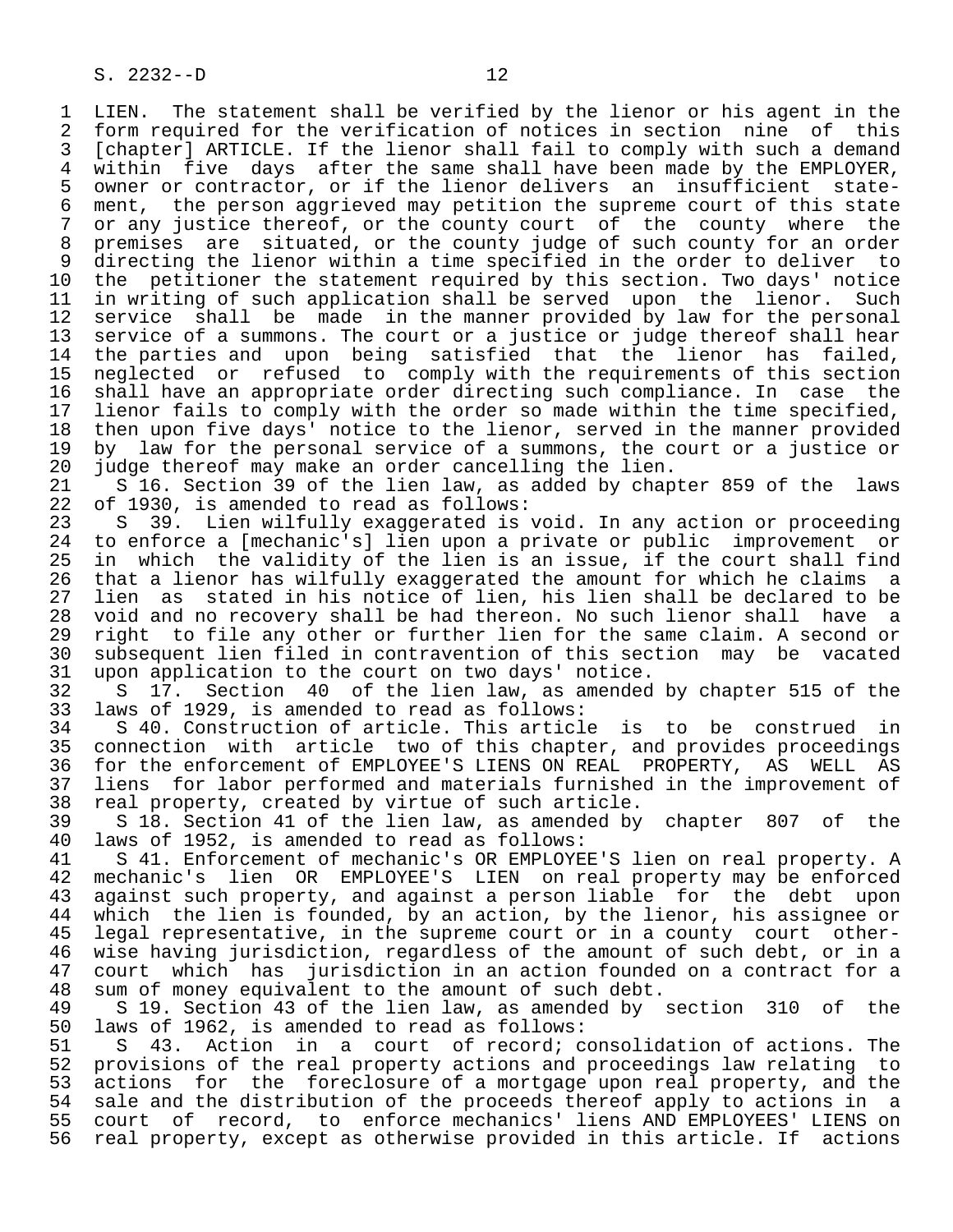1 are brought by different lienors in a court of record, the court in<br>2 which the first action was brought, may, upon its own motion, or upon 2 which the first action was brought, may, upon its own motion, or upon<br>3 the application of any party in any of such actions, consolidate all of 3 the application of any party in any of such actions, consolidate all of such actions. 4 such actions.<br>5 S 20. Sec

5 S 20. Section 46 of the lien law, as amended by chapter 515 of the<br>6 laws of 1929, is amended to read as follows: 6 laws of 1929, is amended to read as follows:

7 S 46. Action in a court not of record. If an action to enforce a<br>8 mechanic's lien OR EMPLOYEE'S LIEN against real property is brought in a 8 mechanic's lien OR EMPLOYEE'S LIEN against real property is brought in a<br>8 court not of record, it shall be commenced by the personal service upon 9 court not of record, it shall be commenced by the personal service upon<br>10 the owner of a summons and complaint verified in the same manner as a 10 the owner of a summons and complaint verified in the same manner as a<br>11 complaint in an action in a court of record. The complaint must set 11 complaint in an action in a court of record. The complaint must set<br>12 forth substantially the facts contained in the notice of lien, and the 12 forth substantially the facts contained in the notice of lien,<br>13 substance of the agreement under which the labor was perform 13 substance of the agreement under which the labor was performed or the<br>14 materials were furnished, OR IF THE LIEN IS BASED UPON A WAGE CLAIM AS 14 materials were furnished, OR IF THE LIEN IS BASED UPON A WAGE CLAIM AS 15 DEFINED IN SECTION TWO OF THIS CHAPTER, THE BASIS FOR SUCH WAGE CLAIM.<br>16 The form and contents of the summons shall be the same as provided by 16 The form and contents of the summons shall be the same as provided by<br>17 law for the commencement of an action upon a contract in such court. The 17 law for the commencement of an action upon a contract in such court. The<br>18 summons must be returnable not less than twelve nor more than twenty 18 summons must be returnable not less than twelve nor more than twenty<br>19 days after the date of the summons, or if service is made by publica-19 days after the date of the summons, or if service is made by publica-<br>20 tion, after the day of the last publication of the summons. Service 20 tion, after the day of the last publication of the summons. Service<br>21 must be made at least eight days before the return day.

21 must be made at least eight days before the return day.<br>22 S 21. Section 50 of the lien law, as amended by chap 22 S 21. Section 50 of the lien law, as amended by chapter 515 of the 23 laws of 1929, is amended to read as follows: 23 laws of 1929, is amended to read as follows:<br>24 S 50. Execution. Execution may be issued

24 S 50. Execution. Execution may be issued upon a judgment obtained in<br>25 an action to enforce a mechanic's lien OR AN EMPLOYEE'S LIEN against 25 an action to enforce a mechanic's lien OR AN EMPLOYEE'S LIEN against 26 real property in a court not of record, which shall direct the officer<br>27 to sell the title and interest of the owner in the premises, upon which 27 to sell the title and interest of the owner in the premises, upon which<br>28 the lien set forth in the complaint existed at the time of filing the 28 the lien set forth in the complaint existed at the time of filing the 29 notice of lien.<br>30 S 22. Section

30 S 22. Section 53 of the lien law, as amended by chapter 515 of the 31 laws of 1929, is amended to read as follows: 31 laws of 1929, is amended to read as follows:

32 S 53. Costs and disbursements. If an action is brought to enforce a<br>33 mechanic's lien OR AN EMPLOYEE'S LIEN against real property in a court 33 mechanic's lien OR AN EMPLOYEE'S LIEN against real property in a court 34 of record, the costs and disbursements shall rest in the discretion of<br>35 the court, and may be awarded to the prevailing party. The judgment 35 the court, and may be awarded to the prevailing party. The judgment<br>36 rendered in such an action shall include the amount of such costs and 36 rendered in such an action shall include the amount of such costs and 37 specify to whom and by whom the costs are to be paid. If such action is<br>38 brought in a court not of record, they shall be the same as allowed in 38 brought in a court not of record, they shall be the same as allowed in<br>39 civil actions in such court. The expenses incurred in serving the 39 civil actions in such court. The expenses incurred in serving the<br>40 summons by publication may be added to the amount of costs now allowed 40 summons by publication may be added to the amount of costs now allowed<br>41 in such court. 41 in such court.<br>42 S 23. Sectio

42 S 23. Section 59 of the lien law, as amended by chapter 515 of the 43 laws of 1929, is amended to read as follows: 43 laws of 1929, is amended to read as follows:

44 S 59. Vacating of a [mechanic's] lien; cancellation of bond; return of<br>45 deposit, by order of court. 1. A mechanic's lien notice of which has deposit, by order of court. 1. A mechanic's lien notice of which has 46 been filed on real property or a bond given to discharge the same may be<br>47 vacated and cancelled or a deposit made to discharge a lien pursuant to 47 vacated and cancelled or a deposit made to discharge a lien pursuant to 48 section twenty may be returned, by an order of a court of record. Before<br>49 such order shall be granted, a notice shall be served upon the lienor, 49 such order shall be granted, a notice shall be served upon the lienor,<br>50 either personally or by leaving it as his last known place of residence, 50 either personally or by leaving it as his last known place of residence,<br>51 with a person of suitable age, with directions to deliver it to the 51 with a person of suitable age, with directions to deliver it to the<br>52 lienor. Such notice shall require the lienor to commence an action to 52 lienor. Such notice shall require the lienor to commence an action to<br>53 enforce the lien, within a time specified in the notice, not less than 53 enforce the lien, within a time specified in the notice, not less than<br>54 thirty days from the time of service, or show cause at a special term of 54 thirty days from the time of service, or show cause at a special term of<br>55 a court of record, or at a county court, in a county in which the prop-55 a court of record, or at a county court, in a county in which the prop-<br>56 erty is situated, at a time and place specified therein, why the notice erty is situated, at a time and place specified therein, why the notice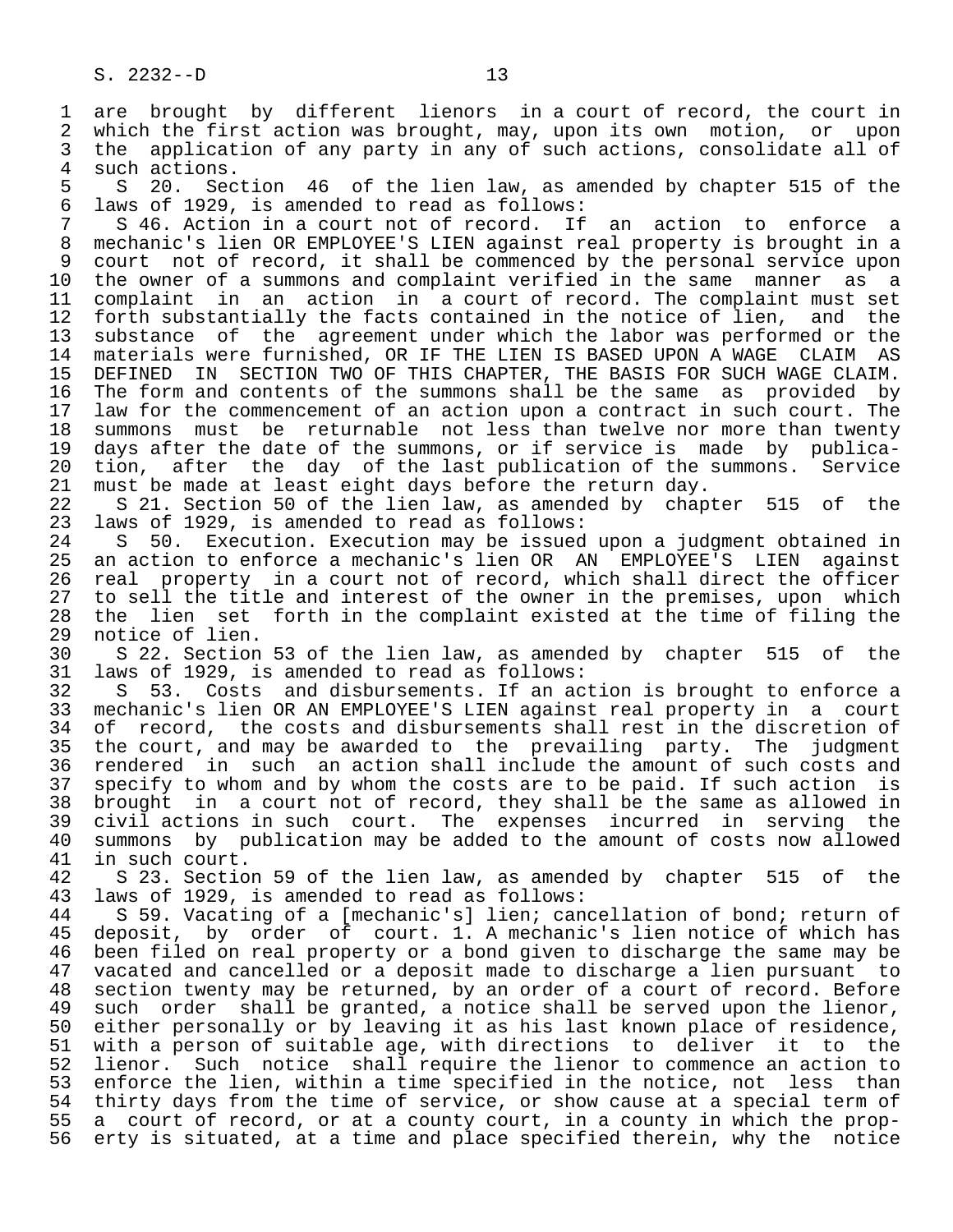1 of lien filed or the bond given should not be vacated and cancelled, or<br>2 the deposit returned, as the case may be. Proof of such service and that 2 the deposit returned, as the case may be. Proof of such service and that<br>3 the lienor has not commenced the action to foreclose such lien, as 3 the lienor has not commenced the action to foreclose such lien, as<br>4 directed in the notice, shall be made by affidavit, at the time of 4 directed in the notice, shall be made-by-affidavit, at the time of the such order. 5 applying for such order.<br>6 2. AN EMPLOYEE'S LIEN

6 2. AN EMPLOYEE'S LIEN NOTICE OF WHICH HAS BEEN FILED ON REAL PROPERTY<br>7 OR A BOND GIVEN TO DISCHARGE THE SAME MAY BE VACATED AND CANCELLED OR A 7 OR A BOND GIVEN TO DISCHARGE THE SAME MAY BE VACATED AND CANCELLED OR A<br>8 DEPOSIT MADE TO DISCHARGE A LIEN PURSUANT TO SECTION TWENTY OF THIS 8 DEPOSIT MADE TO DISCHARGE A LIEN PURSUANT TO SECTION TWENTY OF THIS<br>9 CHAPTER MAY BE RETURNED, BY AN ORDER OF A COURT OF RECORD, BEFORE SUCH 9 CHAPTER MAY BE RETURNED, BY AN ORDER OF A COURT OF RECORD. BEFORE SUCH<br>10 ORDER SHALL BE GRANTED, A NOTICE SHALL BE SERVED UPON THE LIENOR, EITHER 10 ORDER SHALL BE GRANTED, A NOTICE SHALL BE SERVED UPON THE LIENOR, EITHER<br>11 PERSONALLY OR BY LEAVING IT AT HIS LAST KNOWN PLACE OF RESIDENCE OR 11 PERSONALLY OR BY LEAVING IT AT HIS LAST KNOWN PLACE OF RESIDENCE OR<br>12 ATTORNEY'S PLACE OF BUSINESS, WITH A PERSON OF SUITABLE AGE, WITH PLACE OF BUSINESS, WITH A PERSON OF SUITABLE AGE, WITH 13 DIRECTIONS TO DELIVER IT TO THE LIENOR. SUCH NOTICE SHALL REQUIRE THE<br>14 LIENOR TO COMMENCE AN ACTION TO ENFORCE THE LIEN, OR TO COMMENCE AN LIENOR TO COMMENCE AN ACTION TO ENFORCE THE LIEN, OR TO COMMENCE AN 15 ACTION TO OBTAIN JUDGMENT ON THE WAGE CLAIM UPON WHICH THE LIEN WAS<br>16 ESTABLISHED, WITHIN A TIME SPECIFIED IN THE NOTICE, NOT LESS THAN NINETY 16 ESTABLISHED, WITHIN A TIME SPECIFIED IN THE NOTICE, NOT LESS THAN NINETY<br>17 DAYS FROM THE TIME OF SERVICE, OR SHOW CAUSE AT A SPECIAL TERM OF A 17 DAYS FROM THE TIME OF SERVICE, OR SHOW CAUSE AT A SPECIAL TERM OF A<br>18 COURT OF RECORD, OR AT A COUNTY COURT, IN A COUNTY IN WHICH THE PROPERTY 18 COURT OF RECORD, OR AT A COUNTY COURT, IN A COUNTY IN WHICH THE PROPERTY<br>19 IS SITUATED, AT A TIME AND PLACE SPECIFIED THEREIN, WHY THE NOTICE OF 19 IS SITUATED, AT A TIME AND PLACE SPECIFIED THEREIN, WHY THE NOTICE OF<br>20 LIEN FILED OR THE BOND GIVEN SHOULD NOT BE VACATED AND CANCELLED, OR THE 20 LIEN FILED OR THE BOND GIVEN SHOULD NOT BE VACATED AND CANCELLED, OR THE 21 DEPOSIT RETURNED, AS THE CASE MAY BE. PROOF OF SUCH SERVICE AND THAT THE 21 DEPOSIT RETURNED, AS THE CASE MAY BE. PROOF OF SUCH SERVICE AND THAT THE 22 LIENOR HAS NOT COMMENCED THE ACTION TO FORECLOSE SUCH LIEN OR AN ACTION 22 LIENOR HAS NOT COMMENCED THE ACTION TO FORECLOSE SUCH LIEN OR AN ACTION<br>23 TO OBTAIN JUDGMENT ON THE WAGE CLAIM UPON WHICH THE LIEN WAS ESTAB-23 TO OBTAIN JUDGMENT ON THE WAGE CLAIM UPON WHICH THE LIEN WAS ESTAB-<br>24 LISHED, AS DIRECTED IN THE NOTICE, SHALL BE MADE BY AFFIDAVIT, AT THE 24 LISHED, AS DIRECTED IN THE NOTICE, SHALL BE MADE BY AFFIDAVIT, AT THE 25 TIME OF APPLYING FOR SUCH ORDER. TIME OF APPLYING FOR SUCH ORDER.

26 S 24. Section 62 of the lien law, as amended by chapter 697 of the 27 laws of 1934, is amended to read as follows: 27 laws of 1934, is amended to read as follows:<br>28 S 62. Bringing in new parties. A lienor wh

28 S 62. Bringing in new parties. A lienor who has filed a notice of lien<br>29 after the commencement of an action in a court of record to foreclose or 29 after the commencement of an action in a court of record to foreclose or<br>30 enforce AN EMPLOYEE'S LIEN OR a mechanic's lien against real property or 30 enforce AN EMPLOYEE'S LIEN OR a mechanic's lien against real property or 31 a public improvement, may at any time up to and including the day<br>32 preceding the day on which the trial of such action is commenced, make 32 preceding the day on which the trial of such action is commenced, make<br>33 application upon notice to the plaintiff or his attorney in such action, 33 application upon notice to the plaintiff or his attorney in such action,<br>34 to be made a party therein. Upon good cause shown, the court must order 34 to be made a party therein. Upon good cause shown, the court must order<br>35 such lienor to be brought in by amendment. If the application is made by 35 such lienor to be brought in by amendment. If the application is made by<br>36 any other party in said action to make such lienor or other person a any other party in said action to make such lienor or other person a 37 party, the court may in its discretion direct such lienor or other<br>38 person to be brought in by like amendment. The order to be entered on 38 person to be brought in by like amendment. The order to be entered on<br>39 such application shall provide the time for and manner of serving the 39 such application shall provide the time for and manner of serving the<br>40 pleading of such additional lienor or other person and shall direct that 40 pleading of such additional lienor or other person and shall direct that<br>41 the pleadings, papers and proceedings of the other several parties in 41 the pleadings, papers and proceedings of the other several parties in<br>42 such action, shall be deemed amended, so as not to require the making or 42 such action, shall be deemed amended, so as not to require the making or<br>43 serving of papers other than said order to effectuate such amendment. 43 serving of papers other than said order to effectuate such amendment,<br>44 and shall further provide that the allegations in the answer of such 44 and shall further provide that the allegations in the answer of such<br>45 additional lienor or other person shall, for the purposes of the action, additional lienor or other person shall, for the purposes of the action, 46 be deemed denied by the other parties therein. The action shall be so<br>47 conducted by the court as not to cause substantially any delay in the 47 conducted by the court as not to cause substantially any delay in the<br>48 trial thereof. The bringing in of such additional lienor or other 48 trial thereof. The bringing in of such additional lienor or other<br>49 person shall be without prejudice to the proceedings had, and if the 49 person shall be without prejudice to the proceedings had, and if the<br>50 action be on the calendar of the court, same shall retain its place on 50 action be on the calendar of the court, same shall retain its place on<br>51 such calendar without the necessity of serving a new note of issue and 51 such calendar without the necessity of serving a new note of issue and<br>52 new notices of trial.

52 new notices of trial.<br>53 S 25. Subdivision 53 S 25. Subdivision 3 of section 199-a of the labor law, as amended by<br>54 chapter 564 of the laws of 2010, is amended to read as follows: 54 chapter 564 of the laws of 2010, is amended to read as follows:<br>55 3. Each employee and his or her authorized representative 55 3. Each employee and his or her authorized representative shall be<br>56 notified in writing, OF THE TERMINATION OF THE COMMISSIONER'S INVESTI-56 notified in writing, OF THE TERMINATION OF THE COMMISSIONER'S INVESTI-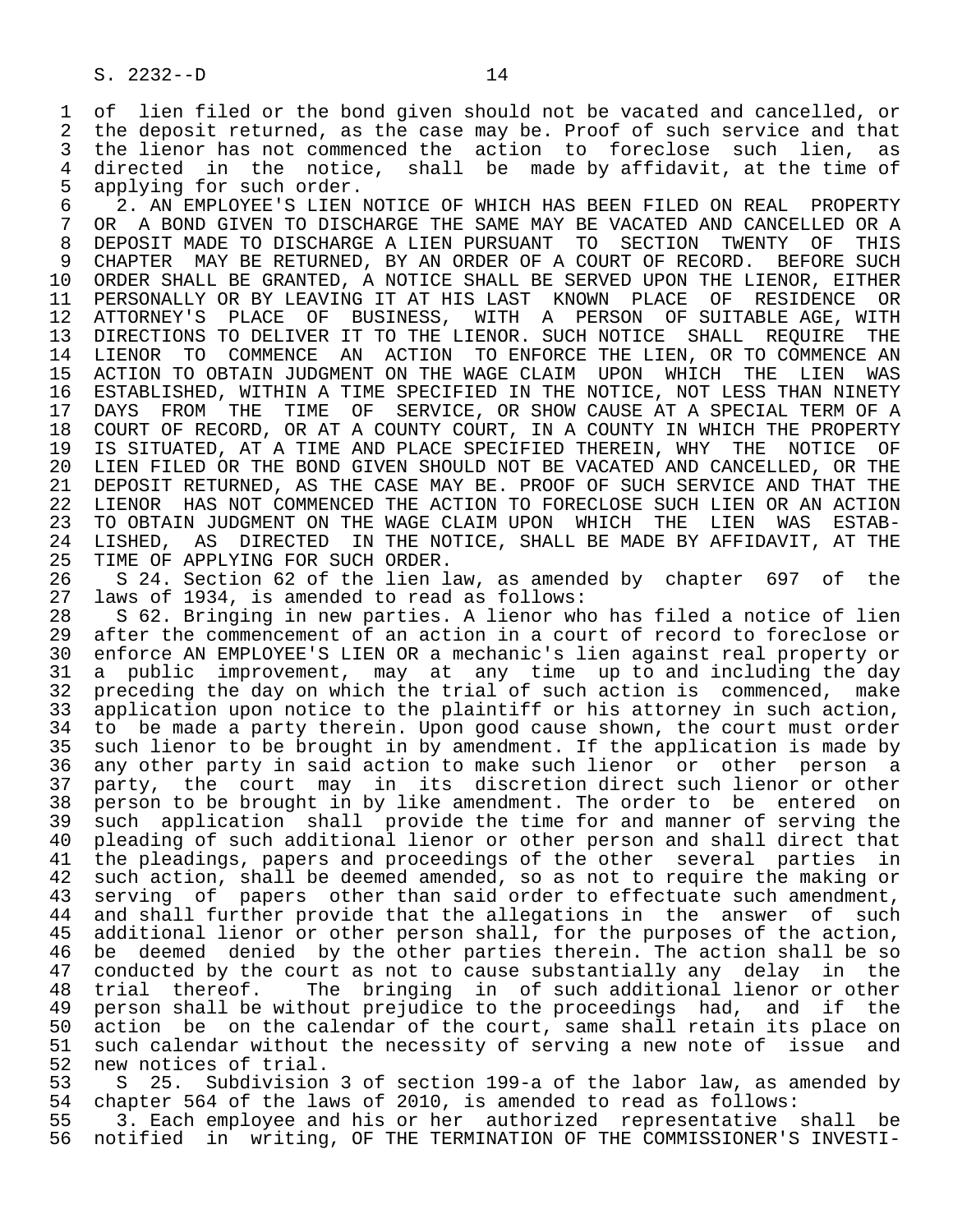1 GATION OF THE EMPLOYEE'S COMPLAINT AND THE RESULT OF SUCH INVESTIGATION,<br>2 of any award and collection of back wages and civil penalties, and of 2 of any award and collection of back wages and civil penalties, and of<br>3 any intent to seek criminal penalties. In the event that criminal penal-3 any intent to seek criminal penalties. In the event that criminal penal-<br>4 ties are sought the employee and his or her authorized representative 4 ties are sought the employee and his or her authorized representative<br>5 shall be notified of the outcome of prosecution. 5 shall be notified of the outcome of prosecution.<br>6 S 26. Subdivision 2 of section 663 of the labo

6 S 26. Subdivision 2 of section  $663$  of the labor law, as amended by<br>7 chapter 564 of the laws of 2010, is amended to read as follows: 7 chapter 564 of the laws of 2010, is amended to read as follows:<br>8 2. By commissioner, On behalf of any employee paid less than

2. By commissioner. On behalf of any employee paid less than the wage 9 to which the employee is entitled under the provisions of this article,<br>10 the commissioner may bring any legal action necessary, including admin-10 the commissioner may bring any legal action necessary, including admin-<br>11 istrative action, to collect such claim, and the emplover shall be 11 istrative action, to collect such claim, and the employer shall be<br>12 required to pay the full amount of the underpayment, plus costs, and 12 required to pay the full amount of the underpayment, plus costs, and<br>13 unless the emplover proves a good faith basis to believe that its under-13 unless the employer proves a good faith basis to believe that its under-<br>14 payment was in compliance with the law, an additional amount as liguipayment was in compliance with the law, an additional amount as liqui- 15 dated damages. Liquidated damages shall be calculated by the commission- 16 er as no more than one hundred percent of the total amount of<br>17 underpayments found to be due the employee. In any action brought by the 17 underpayments found to be due the employee. In any action brought by the<br>18 commissioner in a court of competent jurisdiction, liquidated damages 18 commissioner in a court of competent jurisdiction, liquidated damages 19 shall be calculated as an amount equal to one hundred percent of under- 20 payments found to be due the employee. EACH EMPLOYEE OR HIS OR HER<br>21 AUTHORIZED REPRESENTATIVE SHALL BE NOTIFIED IN WRITING OF THE OUTCOME OF 21 AUTHORIZED REPRESENTATIVE SHALL BE NOTIFIED IN WRITING OF THE OUTCOME OF<br>22 ANY LEGAL ACTION BROUGHT ON THE EMPLOYEE'S BEHALF PURSUANT TO THIS 22 ANY LEGAL ACTION BROUGHT ON THE EMPLOYEE'S BEHALF PURSUANT TO THIS 23 SECTION.

23 SECTION.<br>24 S 27. 24 S 27. Subdivision 5 of section 6201 of the civil practice law and<br>25 rules, as amended by chapter 860 of the laws of 1977 and as renumbered rules, as amended by chapter 860 of the laws of 1977 and as renumbered 26 by chapter 618 of the laws of 1992, is amended and a new subdivision 6 27 is added to read as follows:<br>28 5. the cause of action

 28 5. the cause of action is based on a judgment, decree or order of a 29 court of the United States or of any other court which is entitled to 30 full faith and credit in this state, or on a judgment which qualifies<br>31 for recognition under the provisions of article 531.1 OF THIS CHAPTER; for recognition under the provisions of article 53[.] OF THIS CHAPTER;<br>OR  $32 \t OR \t 33 \t 6.$ 

33 6. THE CAUSE OF ACTION IS BASED ON WAGE CLAIMS. "WAGE CLAIMS," WHEN<br>34 USED IN THIS CHAPTER, SHALL INCLUDE ANY CLAIMS OF VIOLATIONS OF ARTICLES 34 USED IN THIS CHAPTER, SHALL INCLUDE ANY CLAIMS OF VIOLATIONS OF ARTICLES<br>35 FIVE, SIX, AND NINETEEN OF THE LABOR LAW, SECTION TWO HUNDRED FIFTEEN OF 35 FIVE, SIX, AND NINETEEN OF THE LABOR LAW, SECTION TWO HUNDRED FIFTEEN OF<br>36 THE LABOR LAW, AND THE RELATED REGULATIONS OR WAGE ORDERS PROMULGATED BY THE LABOR LAW, AND THE RELATED REGULATIONS OR WAGE ORDERS PROMULGATED BY 37 THE COMMISSIONER OF LABOR, INCLUDING BUT NOT LIMITED TO ANY CLAIMS OF<br>38 UNPAID, MINIMUM, OVERTIME, AND SPREAD-OF-HOURS PAY, UNLAWFULLY RETAINED 38 UNPAID, MINIMUM, OVERTIME, AND SPREAD-OF-HOURS PAY, UNLAWFULLY RETAINED 39 GRATUITIES, UNLAWFUL DEDUCTIONS FROM WAGES, UNPAID COMMISSIONS, UNPAID<br>40 BENEFITS AND WAGE SUPPLEMENTS, AND RETALIATION, AND ANY CLAIMS PURSUANT 40 BENEFITS AND WAGE SUPPLEMENTS, AND RETALIATION, AND ANY CLAIMS PURSUANT 41 TO 18 U.S.C. S 1595, 29 U.S.C. S 201 ET SEQ., AND/OR EMPLOYMENT CONTRACT 42 AS WELL AS THE CONCOMITANT LIQUIDATED DAMAGES AND PENALTIES AUTHORIZED<br>43 PURSUANT TO THE LABOR LAW, THE FAIR LABOR STANDARDS ACT, OR ANY EMPLOY-43 PURSUANT TO THE LABOR LAW, THE FAIR LABOR STANDARDS ACT, OR ANY EMPLOY-<br>44 MENT CONTRACT. 44 MENT CONTRACT.<br>45 S 28. Sectio

45 S 28. Section 6210 of the civil practice law and rules, as added by<br>46 chapter 860 of the laws of 1977, is amended to read as follows: 46 chapter 860 of the laws of 1977, is amended to read as follows:<br>47 S 6210. Order of attachment on notice; temporary restraini

5 6210. Order of attachment on notice; temporary restraining order; 48 contents. Upon a motion on notice for an order of attachment, the court<br>49 may, without notice to the defendant, grant a temporary restraining 49 may, without notice to the defendant, grant a temporary restraining<br>50 order prohibiting the transfer of assets by a garnishee as provided in 50 order prohibiting the transfer of assets by a garnishee as provided in<br>51 subdivision (b) of section 6214. WHEN ATTACHMENT IS SOUGHT PURSUANT TO 51 subdivision (b) of section 6214. WHEN ATTACHMENT IS SOUGHT PURSUANT TO<br>52 SUBDIVISION SIX OF SECTION 6201, AND IF THE EMPLOYER CONTESTS THE 52 SUBDIVISION SIX OF SECTION 6201, AND IF THE EMPLOYER CONTESTS THE 53 MOTION. THE COURT SHALL HOLD A HEARING WITHIN TEN DAYS OF WHEN THE 53 MOTION, THE COURT SHALL HOLD A HEARING— WITHIN TEN DAYS OF WHEN THE SALL THE SHALL THE SALLER'S RESPONSE TO PLAINTIFFS' MOTION FOR ATTACHMENT IS DUE. The 54 EMPLOYER'S RESPONSE TO PLAINTIFFS' MOTION FOR ATTACHMENT<br>55 contents of the order of attachment granted pursuant to 55 contents of the order of attachment granted pursuant to this section<br>56 shall be as provided in subdivision (a) of section 6211. shall be as provided in subdivision (a) of section 6211.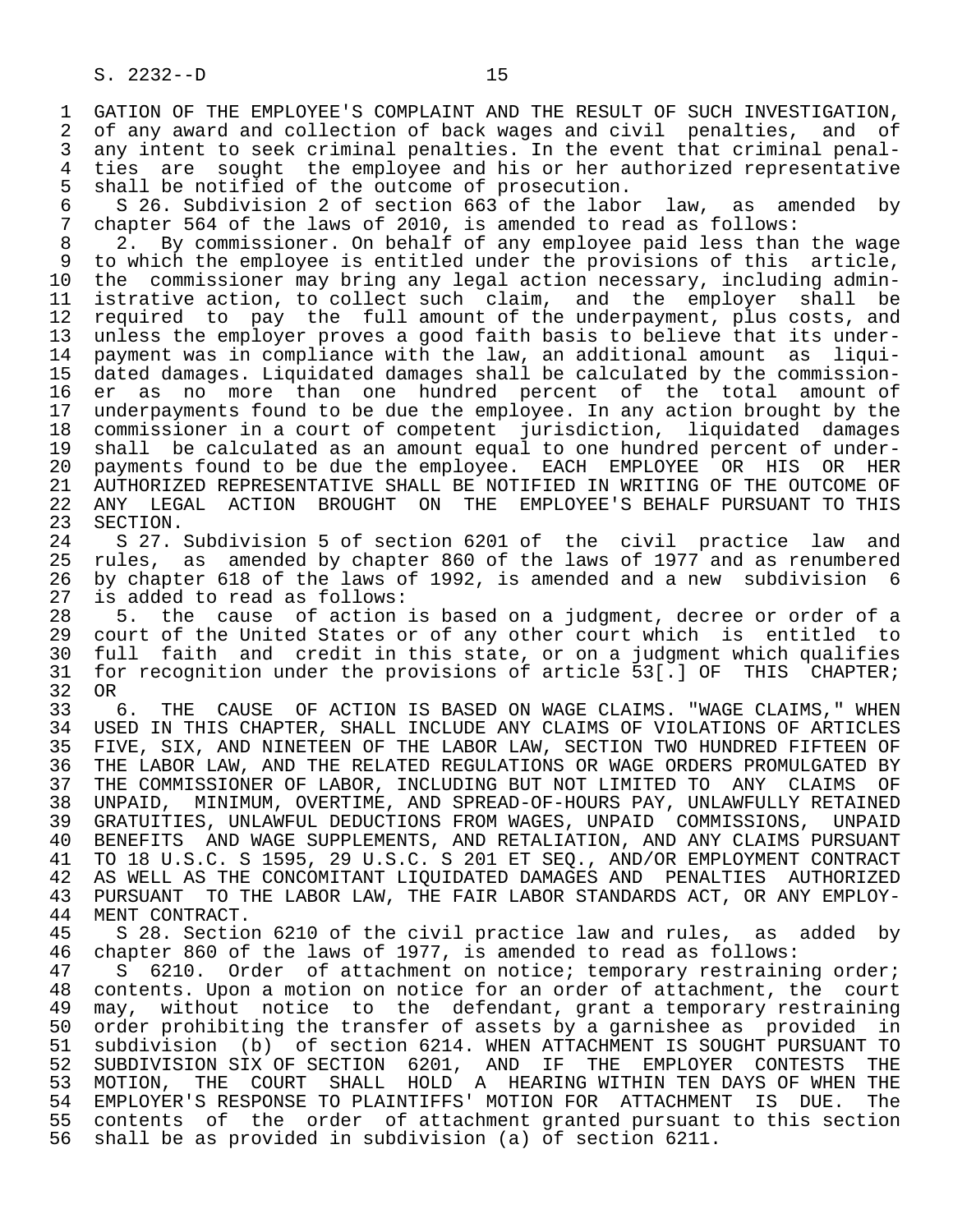1 S 29. Subdivision (b) of section 6211 of the civil practice law and<br>2 rules, as amended by chapter 566 of the laws of 1985, is amended to read 2 rules, as amended by chapter 566 of the laws of 1985, is amended to read<br>3 as follows:

3 as follows:<br>4 (b) Conf 4 (b) Confirmation of order. Except where an order of attachment is<br>5 granted on the ground specified in subdivision one OR SIX of section 5 granted on the ground specified in subdivision one OR SIX of section<br>6 6201, an order of attachment granted without notice shall provide that 6 6201, an order of attachment granted without notice shall provide that 7 within a period not to exceed five days after levy, the plaintiff<br>8 move, on such notice as the court shall direct to the defendar 8 move, on such notice as the court shall direct to the defendant, the<br>9 garnishee, if any, and the sheriff, for an order confirming the order of 9 garnishee, if any, and the sheriff, for an order confirming the order of<br>10 attachment. Where an order of attachment without notice is granted on 10 attachment. Where an order of attachment without notice is granted on<br>11 the ground specified in subdivision one OR SIX of section 6201, the 11 the ground specified in subdivision one OR SIX of section 6201, the<br>12 court shall direct that the statement required by section 6219 be served 12 court shall direct that the statement required by section 6219 be served<br>13 within five days, that a copy thereof be served upon the plaintiff, and 13 within five days, that a copy thereof be served upon the plaintiff, and<br>14 the plaintiff shall move within ten days after levy for an order the plaintiff shall move within ten days after levy for an order 15 confirming the order of attachment. If the plaintiff upon such motion<br>16 shall show that the statement has not been served and that the plaintiff 16 shall show that the statement has not been served and that the plaintiff<br>17 will be unable to satisfy the requirement of subdivision (b) of section 17 will be unable to satisfy the requirement of subdivision (b) of section<br>18 6223 until the statement has been served, the court may grant one exten-18 6223 until the statement has been served, the court may grant one exten-<br>19 sion of the time to move for confirmation for a period not to exceed ten 19 sion of the time to move for confirmation for a period not to exceed ten<br>20 days. If plaintiff fails to make such motion within the required period. 20 days. If plaintiff fails to make such motion within the required period,<br>21 the order of attachment and any levy thereunder shall have no further 21 the order of attachment and any levy thereunder shall have no further<br>22 effect and shall be vacated upon motion. Upon the motion to confirm, the effect and shall be vacated upon motion. Upon the motion to confirm, the 23 provisions of subdivision (b) of section 6223 shall apply. An order of<br>24 attachment granted without notice may provide that the sheriff refrain 24 attachment granted without notice may provide that the sheriff refrain<br>25 from taking any property levied upon into his actual custody, pending from taking any property levied upon into his actual custody, pending

26 further order of the court.<br>27 S 30. Subdivisions (b) an 27 S 30. Subdivisions (b) and (e) of rule 6212 of the civil practice law<br>28 and rules, subdivision (b) as separately amended by chapters 15 and 860 28 and rules, subdivision (b) as separately amended by chapters 15 and 860<br>29 of the laws of 1977 and subdivision (e) as added by chapter 860 of the 29 of the laws of 1977 and subdivision (e) as added by chapter 860 of the<br>30 laws of 1977, are amended to read as follows: 30 laws of 1977, are amended to read as follows:

 31 (b) Undertaking. [On] 1. EXCEPT WHERE AN ORDER OF ATTACHMENT IS SOUGHT 32 ON THE GROUND SPECIFIED IN SUBDIVISION SIX OF SECTION 6201, ON a motion<br>33 for an order of attachment, the plaintiff shall give an undertaking, in 33 for an order of attachment, the plaintiff shall give an undertaking, in<br>34 a total amount fixed by the court, but not less than five hundred 34 a total amount fixed by the court, but not less than five hundred 35 dollars, a specified part thereof conditioned that the plaintiff shall 36 pay to the defendant all costs and damages, including reasonable attor- 37 ney's fees, which may be sustained by reason of the attachment if the<br>38 defendant recovers judgment or if it is finally decided that the plain-38 defendant recovers judgment or if it is finally decided that the plain-<br>39 tiff was not entitled to an attachment of the defendant's property, and 39 tiff was not entitled to an attachment of the defendant's property, and<br>40 the balance conditioned that the plaintiff shall pay to the sheriff all 40 the balance conditioned that the plaintiff shall pay to the sheriff all 41 of his allowable fees. 41 of his allowable fees.<br>42 2. ON A MOTION FOR

42 2. ON A MOTION FOR AN ATTACHMENT PURSUANT TO SUBDIVISION SIX OF 43 SECTION 6201. THE COURT SHALL ORDER THAT THE PLAINTIFF GIVE AN ACCESSI-43 SECTION 6201, THE COURT SHALL ORDER THAT THE PLAINTIFF GIVE AN ACCESSI-<br>44 BLE UNDERTAKING OF NO MORE THAN FIVE HUNDRED DOLLARS, OR IN THE ALTERNA-44 BLE UNDERTAKING OF NO MORE THAN FIVE HUNDRED DOLLARS, OR IN THE ALTERNA-<br>45 TIVE, MAY WAIVE THE UNDERTAKING ALTOGETHER. The attorney for the plain-45 TIVE, MAY WAIVE THE UNDERTAKING ALTOGETHER. The attorney for the plain-<br>46 tiff shall not be liable to the sheriff for such fees. The surety on the 46 tiff shall not be liable to the sheriff for such fees. The surety on the<br>47 undertaking shall not be discharged except upon notice to the sheriff.

47 undertaking shall not be discharged except upon notice to the sheriff.<br>48 (e) Damages. [The] EXCEPT WHERE AN ORDER OF ATTACHMENT IS SOUGHT 48 (e) Damages. [The] EXCEPT WHERE AN ORDER OF ATTACHMENT IS SOUGHT ON<br>49 THE GROUND SPECIFIED IN SUBDIVISION SIX OF SECTION 6201, THE plaintiff 49 THE GROUND SPECIFIED IN SUBDIVISION SIX OF SECTION 6201, THE plaintiff<br>50 shall be liable to the defendant for all costs and damages, including 50 shall be liable to the defendant for all costs and damages, including<br>51 reasonable attorney's fees, which may be sustained by reason of the 51 reasonable attorney's fees, which may be sustained by reason of the 52 attachment if the defendant recovers judgment, or if it is finally 53 decided that the plaintiff was not entitled to an attachment of the 54 defendant's property. Plaintiff's liability shall not be limited by the 55 amount of the undertaking.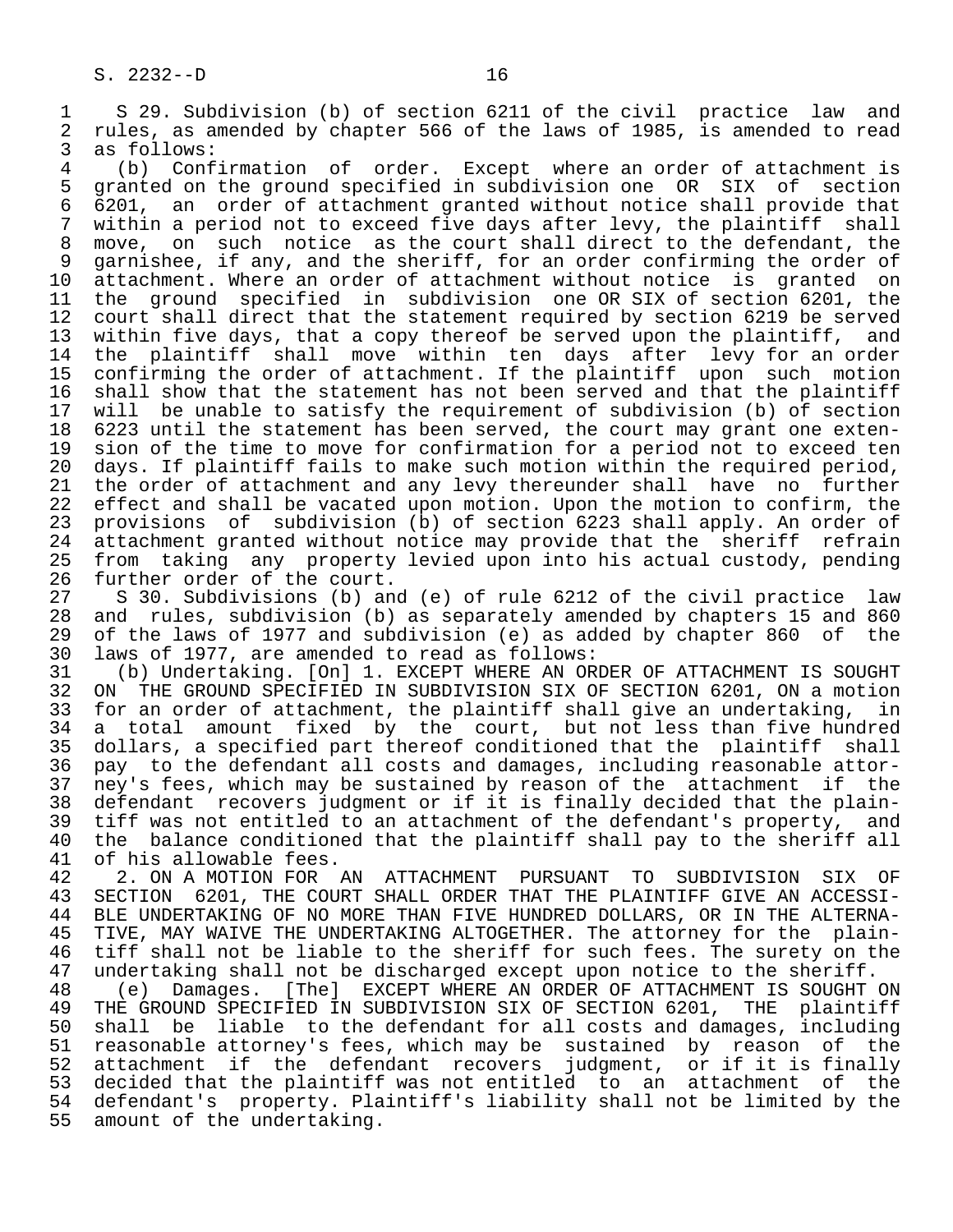S. 2232--D 17

1 S 31. Section 6223 of the civil practice law and rules, as amended by<br>2 chapter 860 of the laws of 1977, is amended to read as follows: 2 chapter 860 of the laws of 1977, is amended to read as follows:<br>3 5 6223. Vacating or modifying attachment. (a) Motion to

3 S 6223. Vacating or modifying attachment. (a) Motion to vacate or<br>4 modify. Prior to the application of property or debt to the satisfac-4 modify. Prior to the application of property or debt to the satisfac-<br>5 tion of a judgment, the defendant, the garnishee or any person having an 5 tion of a judgment, the defendant, the garnishee or any person having an 6 interest in the property or debt may move, on notice to each party and 7 the sheriff, for an order vacating or modifying the order of attachment. 8 Upon the motion, the court may give the plaintiff a reasonable opportu-<br>9 nity to correct any defect. [If] EXCEPT AS PROVIDED UNDER SUBDIVISION 9 nity to correct any defect. [If] EXCEPT AS PROVIDED UNDER SUBDIVISION<br>10 (B), IF, after the defendant has appeared in the action, the court 10 (B), IF, after the defendant has appeared in the action,<br>11 determines that the attachment is unnecessary to the secur 11 determines that the attachment is unnecessary to the security of the<br>12 plaintiff, it shall vacate the order of attachment. Such a motion shall 12 plaintiff, it shall vacate the order of attachment. Such a motion shall<br>13 not of itself constitute an appearance in the action. 13 not of itself constitute an appearance in the action.<br>14 (b) Burden of proof. [Upon] EXCEPT WHERE AN ORDER

14 (b) Burden of proof. [Upon] EXCEPT WHERE AN ORDER OF ATTACHMENT IS<br>15 GRANTED PURSUANT TO SUBDIVISION SIX OF SECTION 6201, UPON a motion to 15 GRANTED PURSUANT TO SUBDIVISION SIX OF SECTION 6201, UPON a motion to 16 vacate or modify an order of attachment the plaintiff shall have the<br>17 burden of establishing the grounds for the attachment, the need for 17 burden of establishing the grounds for the attachment, the need for<br>18 continuing the levy and the probability that he will succeed on the 18 continuing the levy and the probability that he will succeed on the<br>19 merits. UPON A MOTION TO VACATE OR MODIFY AN ORDER OF ATTACHMENT GRANTED 19 merits. UPON A MOTION TO VACATE OR MODIFY AN ORDER OF ATTACHMENT GRANTED<br>20 PURSUANT TO SUBDIVISION SIX OF SECTION 6201, THE DEFENDANT SHALL HAVE 20 PURSUANT TO SUBDIVISION SIX OF SECTION 6201, THE DEFENDANT SHALL HAVE 21 THE BURDEN TO DEMONSTRATE THAT THE ATTACHMENT IS UNNECESSARY TO THE 22 SECURITY OF THE PLAINTIFF, IN ORDER TO VACATE OR MODIFY THE ATTACHMENT 23 ORDER. 23 ORDER.<br>24 S 32

 24 S 32. Paragraph (b) of section 624 of the business corporation law, as amended by chapter 449 of the laws of 1997, is amended to read as 26 follows:<br>27 (b) An

 27 (b) Any person who shall have been a shareholder of record of a corpo- 28 ration, OR WHO IS OR SHALL HAVE BEEN A LABORER, SERVANT OR EMPLOYEE,<br>29 upon at least five days' written demand shall have the right to examine 29 upon at least five days' written demand shall have the right to examine<br>20 in person or by agent or attorney, during usual business hours, its 30 in person or by agent or attorney, during usual business hours, its<br>31 minutes of the proceedings of its shareholders and record of sharehold-31 minutes of the proceedings of its shareholders and record of sharehold-<br>32 ers and to make extracts therefrom for any purpose reasonably related to 32 ers and to make extracts therefrom for any purpose reasonably related to<br>33 such person's interest as a shareholder, LABORER, SERVANT OR EMPLOYEE. 33 such person's interest as a shareholder, LABORER, SERVANT OR EMPLOYEE.<br>34 Holders of voting trust certificates representing shares of the corpo-34 Holders of voting trust certificates representing shares of the corpo-<br>35 ration shall be regarded as shareholders for the purpose of this 35 ration shall be regarded as shareholders for the purpose of this<br>36 section. Any such agent or attorney shall be authorized in a writing section. Any such agent or attorney shall be authorized in a writing 37 that satisfies the requirements of a writing under paragraph (b) of 38 section 609 OF THIS ARTICLE (Proxies). A corporation requested to 39 provide information pursuant to this paragraph shall make available such<br>40 information in written form and in any other format in which such infor- 40 information in written form and in any other format in which such infor- 41 mation is maintained by the corporation and shall not be required to<br>42 provide such information in any other format. If a request made pursuant 42 provide such information in any other format. If a request made pursuant<br>43 to this paragraph includes a request to furnish information regarding 43 to this paragraph includes a request to furnish information regarding<br>44 beneficial owners, the corporation shall make available such information 44 beneficial owners, the corporation shall make available such information<br>45 in its possession regarding beneficial owners as is provided to the in its possession regarding beneficial owners as is provided to the 46 corporation by a registered broker or dealer or a bank, association or<br>47 other entity that exercises fiduciary powers in connection with the other entity that exercises fiduciary powers in connection with the 48 forwarding of information to such owners. The corporation shall not be<br>49 required to obtain information about beneficial owners not in its 49 required to obtain information about beneficial owners not in its<br>50 possession. 50 possession.<br>51 S 33. Sec

51 S 33. Section 630 of the business corporation law, paragraph (a) as<br>52 amended by chapter 421 of the laws of 2015, paragraph (c) as amended by 52 amended by chapter 421 of the laws of 2015, paragraph (c) as amended by<br>53 chapter 746 of the laws of 1963, is amended to read as follows: 53 chapter 746 of the laws of 1963, is amended to read as follows:<br>54 S 630. Liability of shareholders for wages due to laborers, ser

 54 S 630. Liability of shareholders for wages due to laborers, servants or employees.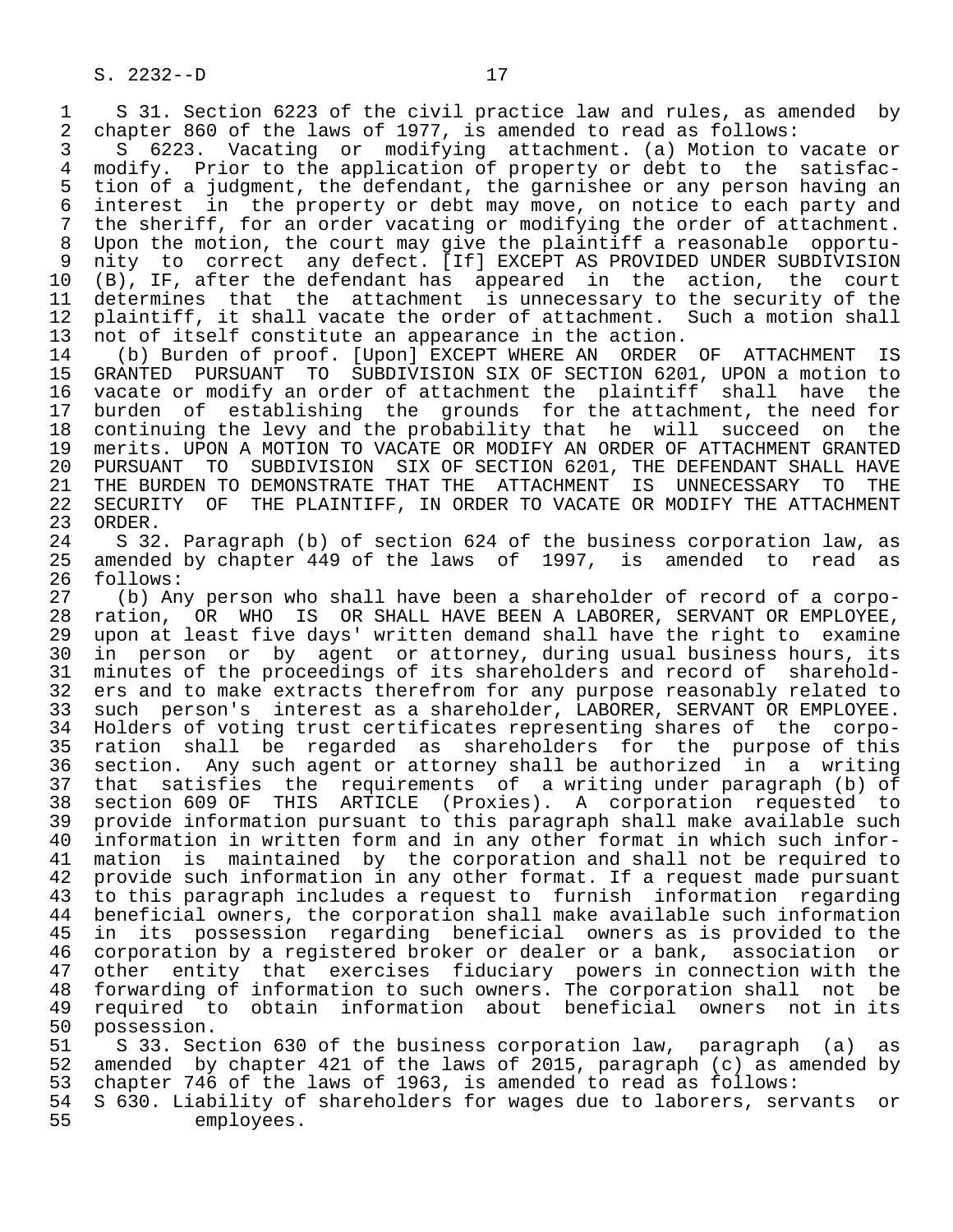1 (a) The ten largest shareholders, as determined by the fair value of 2 their beneficial interest as of the beginning of the period during which<br>3 the unpaid services referred to in this section are performed, of every 3 the unpaid services referred to in this section are performed, of every<br>4 domestic corporation (other than an investment company registered as 4 domestic corporation (other than an investment company registered as 5 such under an act of congress entitled "Investment-Company-Act-of-<br>6 1940"), or of any foreign corporation, when the unpaid services were 6 1940"), or of any foreign corporation, when the unpaid services were<br>7 performed in the state, no shares of which are listed on a national 7 performed in the state, no shares of which are listed on a national 8 securities exchange or regularly quoted in an over-the-counter market by<br>8 one or more members of a national or an affiliated securities associ-9 one or more members of a national or an affiliated securities associ-<br>10 ation, shall jointly and severally be personally liable for all debts, 10 ation, shall jointly and severally be personally liable for all debts,<br>11 wages or salaries due and owing to any of its laborers, servants or 11 wages or salaries due and owing to any of its laborers, servants or<br>12 employees other than contractors, for services performed by them for 12 employees other than contractors, for services performed by them for<br>13 such corporation. [Before such laborer, servant or employee shall charge 13 such corporation. [Before such laborer, servant or employee shall charge<br>14 such shareholder for such services, he shall give notice in writing to 14 such shareholder for such services, he shall give notice in writing to<br>15 such shareholder that he intends to hold him liable under this section. 15 such shareholder that he intends to hold him liable under this section.<br>16 Such notice shall be given within one hundred and eighty days after 16 Such notice shall be given within one hundred and eighty days after 17 termination of such services, except that if, within such period, the 18 laborer, servant or employee demands an examination of the record of<br>19 shareholders under paragraph (b) of section 624 (Books and records; 19 shareholders under paragraph (b) of section 624 (Books and records;<br>20 right of inspection, prima facie evidence) of this article, such notice 20 right of inspection, prima facie evidence) of this article, such notice<br>21 may be given within sixty days after he has been given the opportunity 21 may be given within sixty days after he has been given the opportunity<br>22 to examine the record of shareholders. An action to enforce such liabil-22 to examine the record of shareholders. An action to enforce such liabil-<br>23 ity shall be commenced within ninety days after the return of an 23 ity shall be commenced within ninety days after the return of an<br>24 execution unsatisfied against the corporation upon a judgment recovered 24 execution unsatisfied against the corporation upon a judgment recovered<br>25 against it for such services. 1 against it for such services.]

26 (b) For the purposes of this section, wages or salaries shall mean all<br>27 compensation and benefits payable by an employer to or for the account 27 compensation and benefits payable by an employer to or for the account<br>28 of the employee for personal services rendered by such employee INCLUD-28 of the employee for personal services rendered by such employee INCLUD-<br>29 ING ANY CONCOMITANT LIOUIDATED DAMAGES, PENALTIES, INTEREST, ATTORNEY'S 29 ING ANY CONCOMITANT LIQUIDATED DAMAGES, PENALTIES, INTEREST, ATTORNEY'S<br>30 FEES OR COSTS. These shall specifically include but not be limited to 30 FEES OR COSTS. These shall specifically include but not be limited to<br>31 salaries, overtime, vacation, holiday and severance pav; emplover 31 salaries, overtime, vacation, holiday and severance pay; employer 32 contributions to or payments of insurance or welfare benefits; employer 33 contributions to pension or annuity funds; and any other moneys properly<br>34 due or payable for services rendered by such employee. 34 due or payable for services rendered by such employee.<br>35 (c) A shareholder who has paid more than his pro rat

35 (c) A shareholder who has paid more than his pro rata share under this<br>36 section shall be entitled to contribution pro rata from the other sharesection shall be entitled to contribution pro rata from the other share-37 holders liable under this section with respect to the excess so paid,<br>38 over and above his pro rata share, and may sue them jointly or severally 38 over and above his pro rata share, and may sue them jointly or severally<br>39 or any number of them to recover the amount due from them. Such recov-39 or any number of them to recover the amount due from them. Such recov-<br>40 ery may be had in a separate action. As used in this paragraph, "pro 40 ery may be had in a separate action. As used in this paragraph, "pro<br>41 rata" means in proportion to beneficial share interest. Before a share-41 rata" means in proportion to beneficial share interest. Before a share-<br>42 holder may claim contribution from other shareholders under this para-42 holder may claim contribution from other shareholders under this para-<br>43 graph, he shall[, unless they have been given notice by a laborer, serv-43 graph, he shall[, unless they have been given notice by a laborer, serv-<br>44 ant or employee under paragraph (a), give them notice in writing that 44 ant or employee under paragraph (a), ] give them notice in writing that<br>45 he intends to hold them so liable to him. Such notice shall be given by he intends to hold them so liable to him. Such notice shall be given by 46 him within twenty days after the date that [notice was given to him by]<br>47 HE BECAME AWARE THAT a laborer, servant or employee MAY SEEK TO HOLD HIM HE BECAME AWARE THAT a laborer, servant or employee MAY SEEK TO HOLD HIM

48 LIABLE under paragraph (a).<br>49 S 34. Subdivision (c) of 49 S 34. Subdivision (c) of section 609 of the limited liability company<br>50 law, as added by chapter 537 of the laws of 2014, is amended to read as 50 law, as added by chapter 537 of the laws of 2014, is amended to read as 51 follows: 51 follows:<br>52 (c) No

52 (c) Notwithstanding the provisions of subdivisions (a) and (b) of this<br>53 section, the ten members with the largest percentage ownership interest, 53 section, the ten members with the largest percentage ownership interest,<br>54 as determined as of the beginning of the period during which the unpaid 54 as determined as of the beginning of the period during which the unpaid<br>55 services referred to in this section are performed, of every limited 55 services referred to in this section are performed, of every limited<br>56 liability company, shall jointly and severally be personally liable for 56 liability company, shall jointly and severally be personally liable for